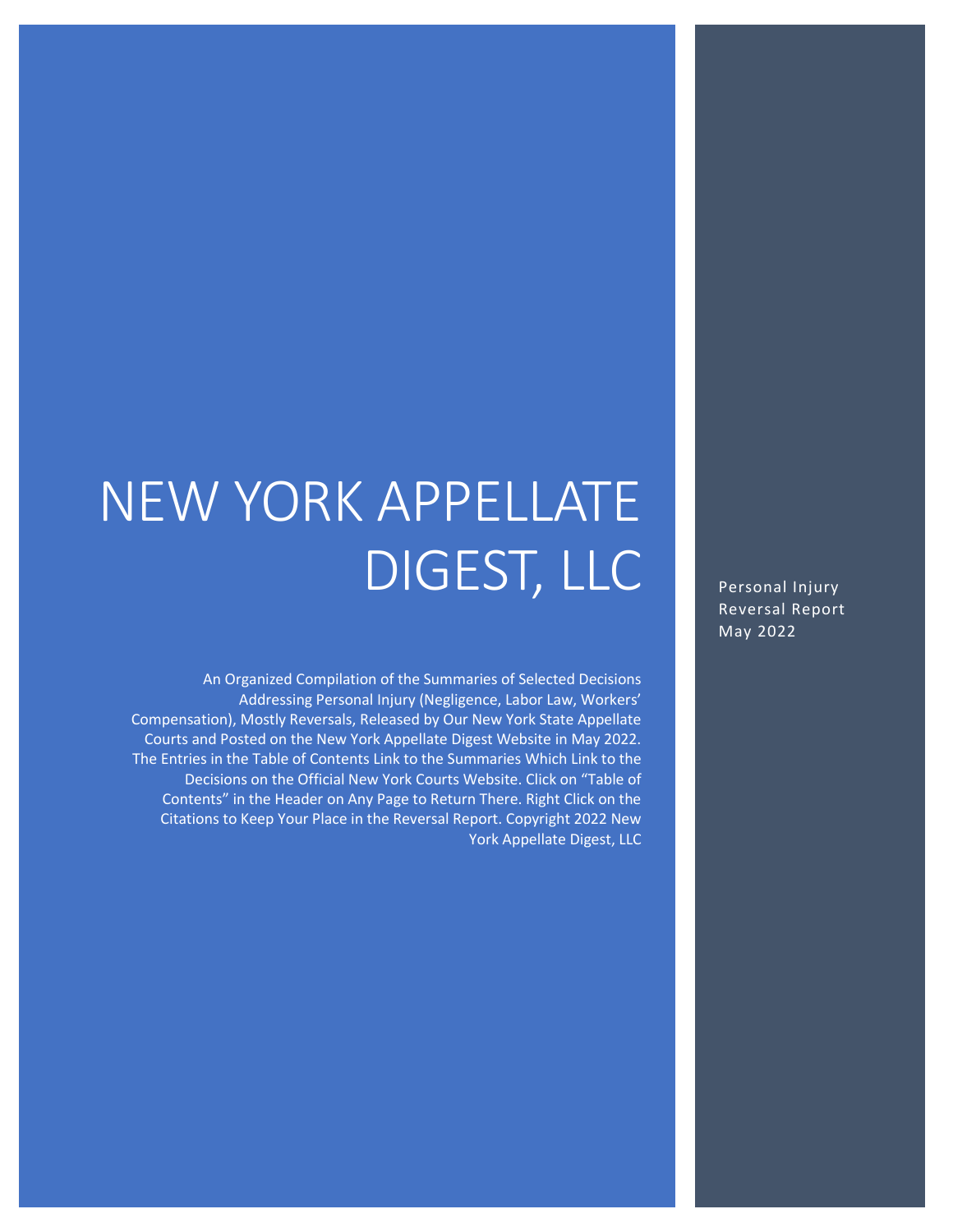# <span id="page-1-0"></span>**Contents**

| PLAINTIFF FELL OFF THE EDGE OF A BATHTUB WHEN HE WAS ATTEMPTING TO INSTALL A SHOWER-<br>CURTAIN ROD; THE EDGE OF THE TUB WAS THE EQUIVALENT OF A SCAFFOLD AND PLAINTIFF WAS<br>ENTITLED TO SUMMARY JUDGMENT ON HIS LABOR LAW 240(1) CAUSE OF ACTION; TWO-JUSTICE                                                                                            |
|-------------------------------------------------------------------------------------------------------------------------------------------------------------------------------------------------------------------------------------------------------------------------------------------------------------------------------------------------------------|
|                                                                                                                                                                                                                                                                                                                                                             |
| ALTHOUGH PLAINTIFF FELL FROM THE SCAFFOLDING SYSTEM CONSTRUCTED BY SWING, A<br>SUBCONTRATOR, PLAINTIFF'S LABOR LAW 240(1) AND 241(6) CAUSES OF ACTION AGAINST SWING<br>SHOULD HAVE BEEN DISMISSED; SWING WAS NOT A CONTRACTOR OR OWNER, OR A CONTRACTOR'S OR<br>OWNER'S STATUTORY AGENT, WITHIN THE MEANING OF THE STATUTES (FIRST DEPT) 5                  |
| LABOR LAW-CONSTRUCTION LAW, CONTRACT LAW, INDEMNIFICATION CLAUSE.  6                                                                                                                                                                                                                                                                                        |
| THE INDEMNIFICATION CLAUSE IN THIS LADDER-FALL CASE STATED THAT THE CONTRACTOR FOR WHOM<br>THE INJURED PLAINTIFF WORKED WOULD HOLD THE "OWNER'S AGENT" HARMLESS AND DID NOT<br>MENTION THE PROPERTY OWNER; THE CONTRACT MUST BE STRICTLY CONSTRUED; THE PROPERTY<br>OWNER'S INDEMNIFICATION ACTION AGAINST THE CONTRACTOR SHOULD HAVE BEEN DISMISSED (FIRST |
|                                                                                                                                                                                                                                                                                                                                                             |
| PLAINTIFF ALLEGEDLY TRIPPED AND FELL CARRYING A PIPE DOWN A PLYWOOD RAMP IN THIS LABOR<br>LAW 200 ACTION; THERE WERE QUESTIONS OF FACT WHETHER THE RAMP CONSTITUTED A DANGEROUS<br>CONDITION AND WHETHER THE DEFENDANTS HAD CONSTRUCTIVE NOTICE OF IT (FIRST DEPT). 7                                                                                       |
|                                                                                                                                                                                                                                                                                                                                                             |
| PLAINTIFF FELL DOWN AN OPEN, UNGUARDED MANHOLE AS HE ATTEMPTED TO STEP OVER IT;<br>PLAINTIFF'S ACTION WAS NOT THE SOLE PROXIMATE CAUSE OF THE FALL BECAUSE THERE WAS NO                                                                                                                                                                                     |
|                                                                                                                                                                                                                                                                                                                                                             |
| PLAINTIFF'S SUMMARY JUDGMENT MOTION ON HIS LABOR LAW 241(6) CAUSE OF ACTION SHOULD HAVE<br>BEEN DENIED BECAUSE IT WAS BASED ON EVIDENCE FIRST PRESENTED IN REPLY; PLAINTIFF WAS<br>COLLATERALY ESTOPPED FROM CLAIMING TRAUMATIC BRAIN INJURY AND COGNITIVE DISORDER BY THE                                                                                  |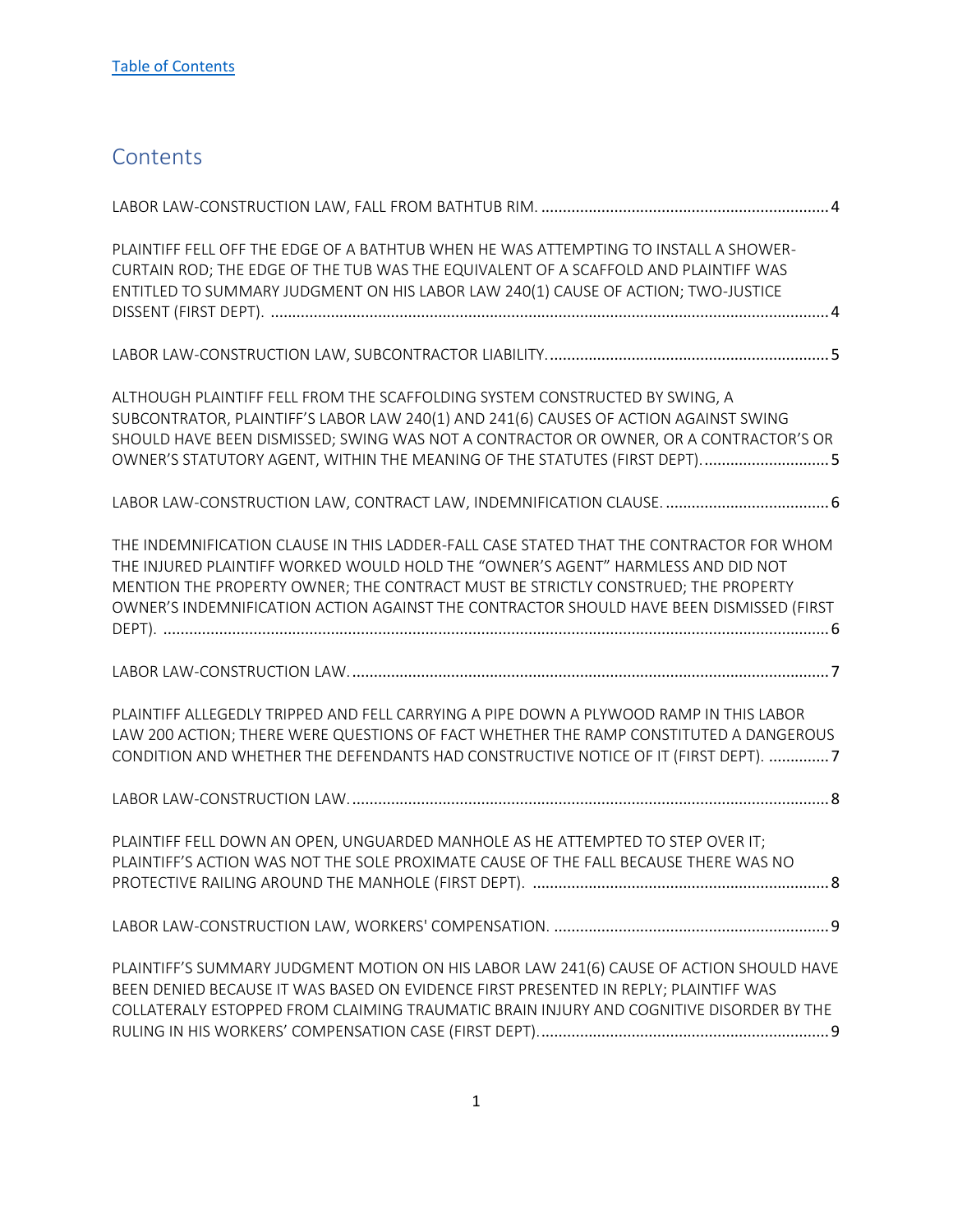| PLAINTIFF IN THIS SLIP AND FALL CASE DID NOT SEE THE CONDITION THAT CAUSED HIM TO FALL NEAR A<br>SINK IN DEFENDANTS' BATHROOM, BUT HIS PANTS WERE WET AFTER THE FALL; DEFENDANTS' MOTION<br>FOR SUMMARY JUDGMENT ON THE GROUND THAT PLAINTIFF COULD NOT IDENTIFY THE CAUSE OF HIS                                                                                                                                                                                |
|------------------------------------------------------------------------------------------------------------------------------------------------------------------------------------------------------------------------------------------------------------------------------------------------------------------------------------------------------------------------------------------------------------------------------------------------------------------|
|                                                                                                                                                                                                                                                                                                                                                                                                                                                                  |
| DEFENDANTS DID NOT DEMONSTRATE THEY DID NOT HAVE CONSTRUCTIVE NOTICE OF THE CONDITION<br>OF THE STAIRS ALLEGED TO HAVE CAUSED PLAINTIFF'S SLIP AND FALL BECAUSE THEY OFFERED NO                                                                                                                                                                                                                                                                                  |
|                                                                                                                                                                                                                                                                                                                                                                                                                                                                  |
| DEFENDANTS PRESENTED NO PROOF OF WHEN THE AREA OF THE SLIP AND FALL WAS LAST INSPECTED;<br>THERFORE DEFENDANTS DID NOT DEMONSTRATE A LACK OF CONSTRUCTIVE NOTICE (SECOND DEPT). . 12                                                                                                                                                                                                                                                                             |
|                                                                                                                                                                                                                                                                                                                                                                                                                                                                  |
| A CONTRACTOR WHICH CREATES A DANGEROUS CONDITION ON A PUBLIC SIDEWALK MAY BE LIABLE FOR                                                                                                                                                                                                                                                                                                                                                                          |
|                                                                                                                                                                                                                                                                                                                                                                                                                                                                  |
| RARE SLIP AND FALL WON BY THE DEFENDANT AT SUMMARY JUDGMENT BY DEMONSTRATING A LACK OF<br>CONSTRUCTIVE NOTICE OF THE PRESENCE OF THE BOX WHICH ALLEGEDLY CAUSED PLAINTIFF'S FALL                                                                                                                                                                                                                                                                                 |
|                                                                                                                                                                                                                                                                                                                                                                                                                                                                  |
| DEFENDANT PROPERTY OWNER DEMONSTRATED THAT THE STORM IN PROGRESS DOCTRINE APPLIED IN<br>THIS SLIP AND FALL CASE (A PROPERTY OWNER WILL NOT BE LIABLE FOR A SNOW AND ICE CONDITION<br>UNTIL A REASONABLE TIME AFTER THE PRECIPITATION HAS STOPPED); THE BURDEN THEN SHIFTED TO<br>PLAINTIFF TO SHOW DEFENDANT'S EFFORT TO REMOVE SNOW HOURS BEFORE THE FALL CREATED THE<br>DANGEROUS CONDITION; TO MEET THAT BURDEN AN EXPERT AFFIDAVIT SHOULD HAVE BEEN, BUT WAS |
|                                                                                                                                                                                                                                                                                                                                                                                                                                                                  |
| THE NEGLIGENT ROADWAY DESIGN CAUSE OF ACTION IN THIS TRAFFIC ACCIDENT CASE SHOULD NOT<br>HAVE BEEN DISMISSED; PLAINTIFFS ALLEGED THE ABSENCE OF TURNOUTS FOR DISABLED VEHICLES                                                                                                                                                                                                                                                                                   |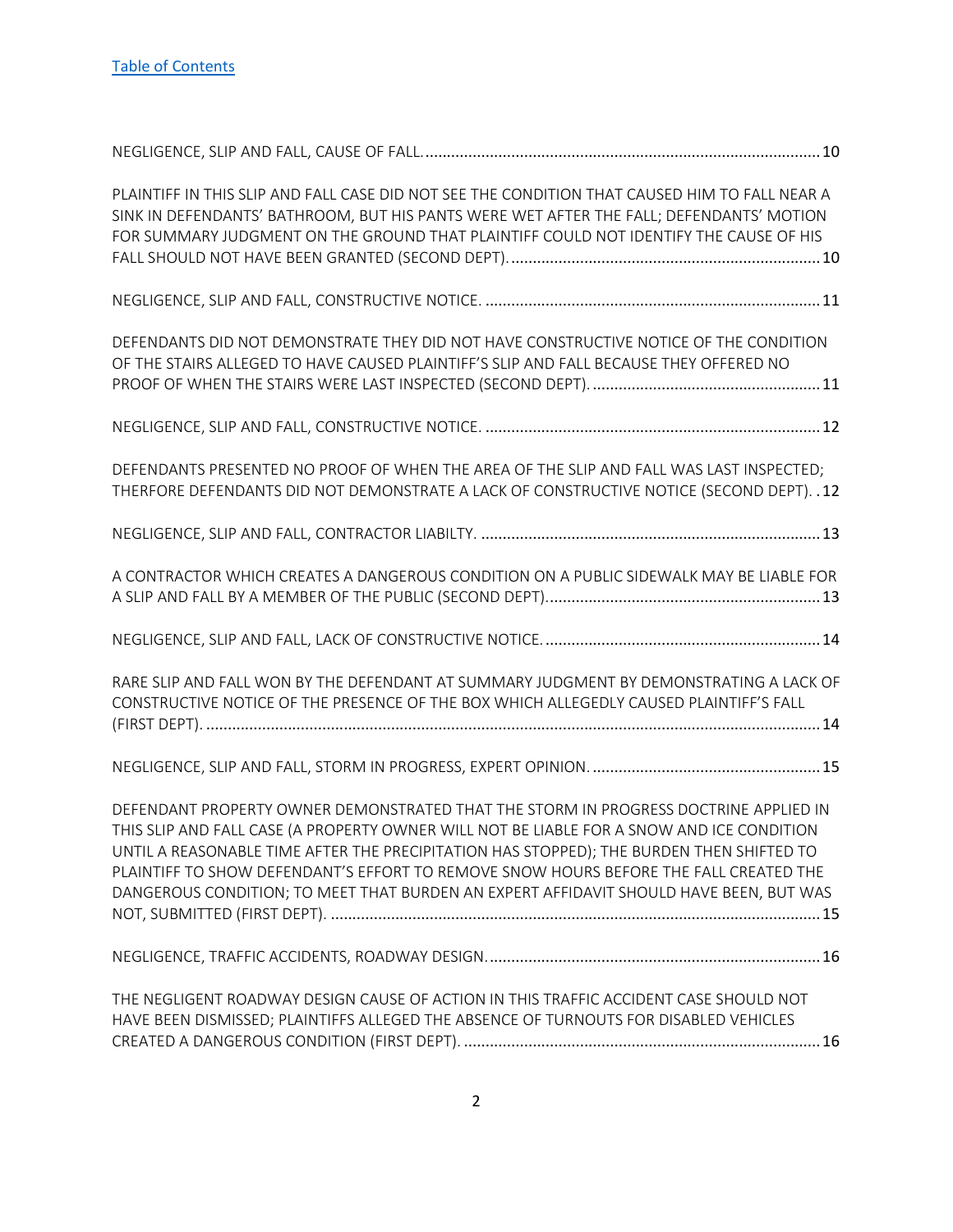| PLAINTIFF WAS STRUCK BY A NEW JERSEY TRANSIT CORP (NJT) BUS IN NEW YORK; NJT IS AN ARM OF THE<br>STATE OF NEW JERSEY AND THE SOVEREIGN IMMUNITY DOCTRINE APPLIES; HOWEVER, UNDER NEW<br>JERSEY LAW PLANTIFF CANNOT SUE IN NEW JERSEY BECAUSE THE CAUSE OF ACTION DID NOT ARISE<br>THERE; APPLYING THE FORUM NON CONVENIENS DOCTRINE AS AN ANALYTICAL FRAMEWORK,<br>PLAINTIFF'S NEW YORK LAWSUIT WAS ALLOWED TO GO FORWARD (FIRST DEPT).  17           |
|-------------------------------------------------------------------------------------------------------------------------------------------------------------------------------------------------------------------------------------------------------------------------------------------------------------------------------------------------------------------------------------------------------------------------------------------------------|
| NEGLIGENCE, TRAFFIC ACCICENTS, VEHICLE AND TRAFFIC LAW, GRAVES AMENDMENT, LIABILITY OF                                                                                                                                                                                                                                                                                                                                                                |
| PLAINTIFF DID NOT DEMONSTRATE THE GRAVES AMENDMENT, WHICH RELIEVES THE OWNER OF A<br>LEASED VEHICLE FROM LIABILITY FOR A TRAFFIC ACCIDENT, DID NOT APPLY TO THE DEFENDANT OWNER;<br>THEREFORE PLAINTIFF'S MOTION FOR SUMMARY JUDGMENT SHOULD NOT HAVE BEEN GRANTED                                                                                                                                                                                    |
|                                                                                                                                                                                                                                                                                                                                                                                                                                                       |
| DEFENDANT ATTEMPTED A LEFT TURN IN VIOLATION OF VEHICLE AND TRAFFIC LAW 1141; PLANTIFF'S<br>MOTION FOR SUMMARY JUDGMENT IN THIS INTERSECTION TRAFFIC-ACCIDENT CASE SHOULD HAVE                                                                                                                                                                                                                                                                        |
|                                                                                                                                                                                                                                                                                                                                                                                                                                                       |
| ALTHOUGH PLAINTIFF WAS STRUCK IN THE ON-COMING LANE WHILE ATTEMPTING A LEFT TURN IN AN<br>INTERSECTION, THERE WERE QUESTIONS OF FACT WHETHER DEFENDANT SHOULD HAVE SEEN THE                                                                                                                                                                                                                                                                           |
|                                                                                                                                                                                                                                                                                                                                                                                                                                                       |
| PLAINTIFF IN THIS NEGLIGENT-HIRING ACTION AGAINST THE HOSPITAL WHICH EMPLOYED A DOCTOR<br>WHO ALLEGEDLY SEXUALLY ASSAULTED HER AND OTHER PATIENTS SOUGHT DISCOVERY; THE IDENTITIES<br>OF THE OTHER ASSAULTED PATIENTS WERE NOT PROTECTED BY THE DOCTOR-PATIENT PRIVILEGE; PARTY<br>STATEMENTS WERE NOT PROTECTED BY THE QUALITY ASSURANCE PRIVILEGE; AND PLAINTIFF WAS                                                                                |
|                                                                                                                                                                                                                                                                                                                                                                                                                                                       |
| IN THIS PRODUCTS LIABILITY ACTION WHERE A ROUTER SEVERED PLAINTIFF'S THUMB, THE FAILURE-TO-<br>WARN CAUSE OF ACTION BASED ON THE MANUAL SHOULD HAVE BEEN DISMISSED BECAUSE PLANTIFF<br>NEVER READ IT; THE GENERALIZED FAILURE-TO-WARN CAUSE OF ACTION PROPERLY SURVIVED<br>SUMMARY JUDGMENT; DISAGREEING WITH THE SECOND DEPARTMENT, THE DESIGN-DEFECT CAUSE OF<br>ACTION BASED ON THE LACK OF AN INTERLOCK DEVICE PROPERLY SURVIVED SUMMARY JUDGMENT |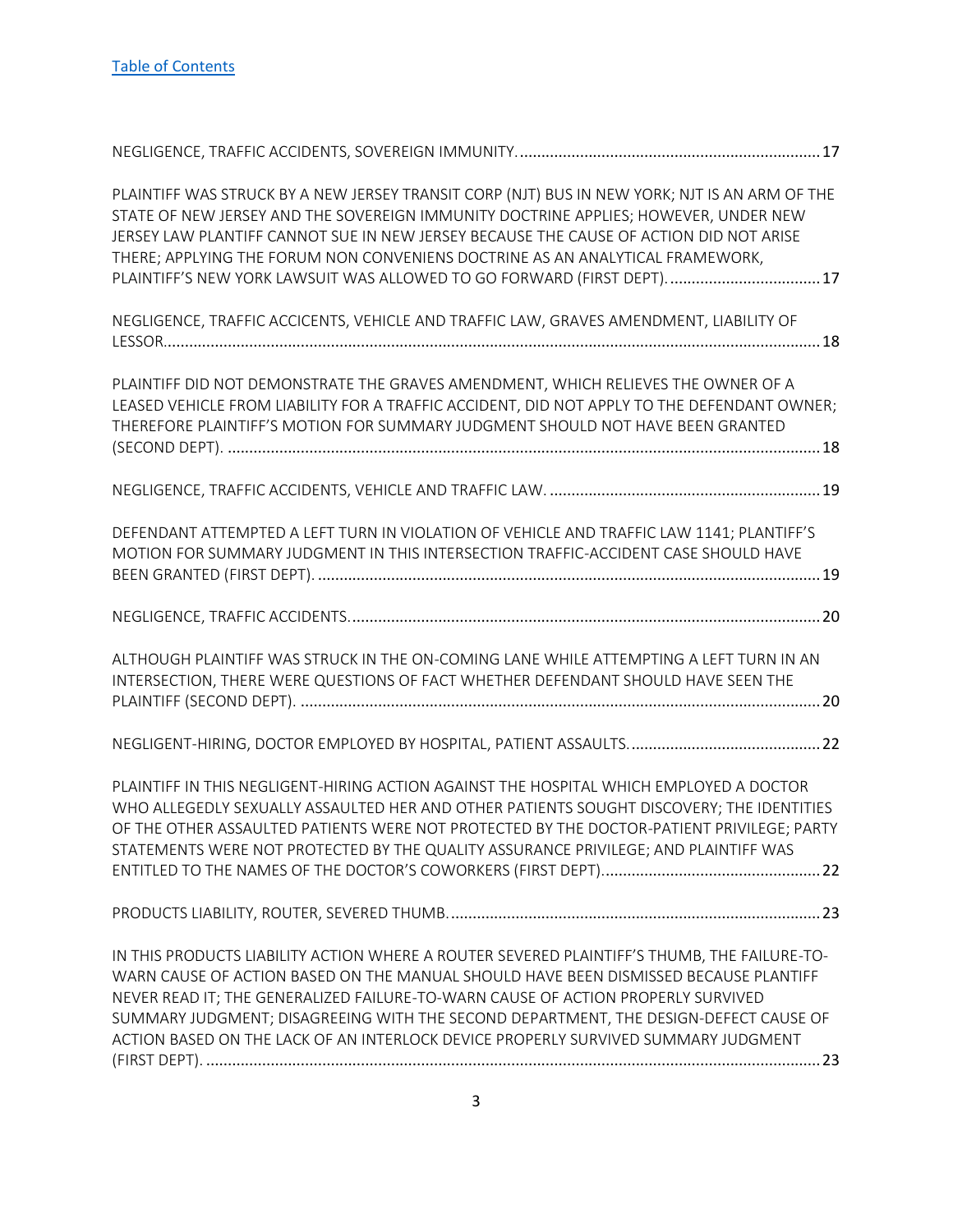#### <span id="page-4-0"></span>LABOR LAW-CONSTRUCTION LAW, FALL FROM BATHTUB RIM.

<span id="page-4-1"></span>PLAINTIFF FELL OFF THE EDGE OF A BATHTUB WHEN HE WAS ATTEMPTING TO INSTALL A SHOWER-CURTAIN ROD; THE EDGE OF THE TUB WAS THE EQUIVALENT OF A SCAFFOLD AND PLAINTIFF WAS ENTITLED TO SUMMARY JUDGMENT ON HIS LABOR LAW 240(1) CAUSE OF ACTION; TWO-JUSTICE DISSENT (FIRST DEPT).

The First Department, over a two-justice dissent, determined plaintiff was entitled to summary judgment on his Labor Law 240(1) cause of action. Plaintiff alleged he needed to stand on the rim of a bathtub to install a shower-curtain rod. He hit his head and fell when attempting to step up on the rim of the tub. The defendants argued the installation could have been done from floor level. There was no room in the bathroom for an A-frame ladder:

The motion court properly granted plaintiff's motion for partial summary judgment on his section 240(1) claim. Plaintiff established prima facie that he was entitled to judgment by evidence that he suffered harm that "flow[ed] directly from the application of the force of gravity" when he fell from the edge of the bathtub, which served as the functional equivalent of a scaffold or ladder … . The evidence showed that there was insufficient room inside the bathroom for plaintiff to use an A-frame ladder and that plaintiff instead was forced to reach the elevated work area by standing on the edge of the bathtub in order to install the shower-curtain rods. Plaintiff testified that standing on the edge of the tub was necessary because he otherwise would lack the necessary leverage to tighten the screws with an Allen wrench.

In opposition, [defendants] failed to raise an issue of fact. They rely on an affidavit by their biomechanical expert, Mr. Bove, who opined that plaintiff's overhead reach was sufficient to perform the task while standing on the ground or inside the bathtub. Bove's initial affidavit, however, ignored plaintiff's testimony that he needed the height in order to have leverage so that he would have enough strength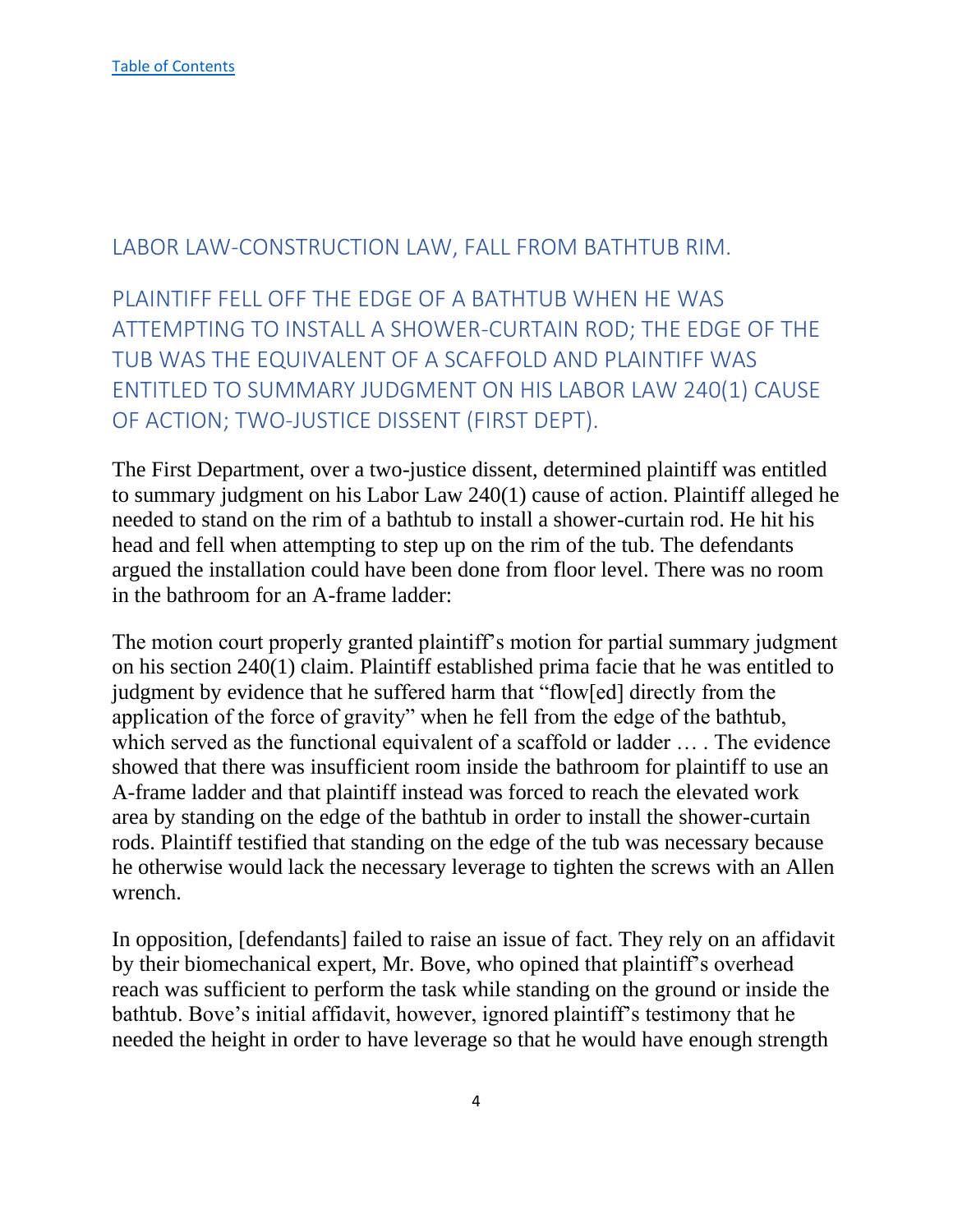to tighten the screws with the Allen wrench. [Vitucci v Durst Pyramid LLC, 2022](https://nycourts.gov/reporter/3dseries/2022/2022_02968.htm)  [NY Slip Op 02968, First Dept 5-3-22](https://nycourts.gov/reporter/3dseries/2022/2022_02968.htm)

Practice Point: Here plaintiff fell attempting to stand on the edge of a bathtub to install a shower-curtain rod. The majority concluded the edge of the bathtub was the equivalent of a scaffold and plaintiff's fall was covered under Labor Law 240(1). Two dissenters argued the job could have been performed from ground level.

#### <span id="page-5-0"></span>LABOR LAW-CONSTRUCTION LAW, SUBCONTRACTOR LIABILITY.

<span id="page-5-1"></span>ALTHOUGH PLAINTIFF FELL FROM THE SCAFFOLDING SYSTEM CONSTRUCTED BY SWING, A SUBCONTRATOR, PLAINTIFF'S LABOR LAW 240(1) AND 241(6) CAUSES OF ACTION AGAINST SWING SHOULD HAVE BEEN DISMISSED; SWING WAS NOT A CONTRACTOR OR OWNER, OR A CONTRACTOR'S OR OWNER'S STATUTORY AGENT, WITHIN THE MEANING OF THE STATUTES (FIRST DEPT).

The First Department, reversing Supreme Court, determined the Labor Law 240(1) and 241(6) causes of action against Swing, the company which constructed the scaffolding, should have been dismissed. Plaintiff fell when, instead of using the scaffold walkway system, he attempted to descend from some scaffolding pipes to the wooden walkway and a wooden plank broke:

The lower court should have dismissed the Labor Law §§ 240(1) and 241(6) claims as against Swing, the scaffold system subcontractor to general contractor 4 Star, because it is undisputed that Swing was not a contactor or owner within the meaning of the statutes. Nor was it a contractor or owner's statutory agent. Although it contractually retained the right to reenter the premises and inspect the scaffold system, Swing did not have any employees on site during 4 Star's work, and it did not inspect the scaffold system while it was in place … . For all intents and purposes, once Swing constructed the scaffold system, it returned to the premises only to deliver supplies and to disassemble the scaffold system at the end of the project. [Guevara-Ayala v Trump Palace/Parc LLC, 2022 NY Slip Op 03049,](https://nycourts.gov/reporter/3dseries/2022/2022_03049.htm)  [First Dept 5-5-22](https://nycourts.gov/reporter/3dseries/2022/2022_03049.htm)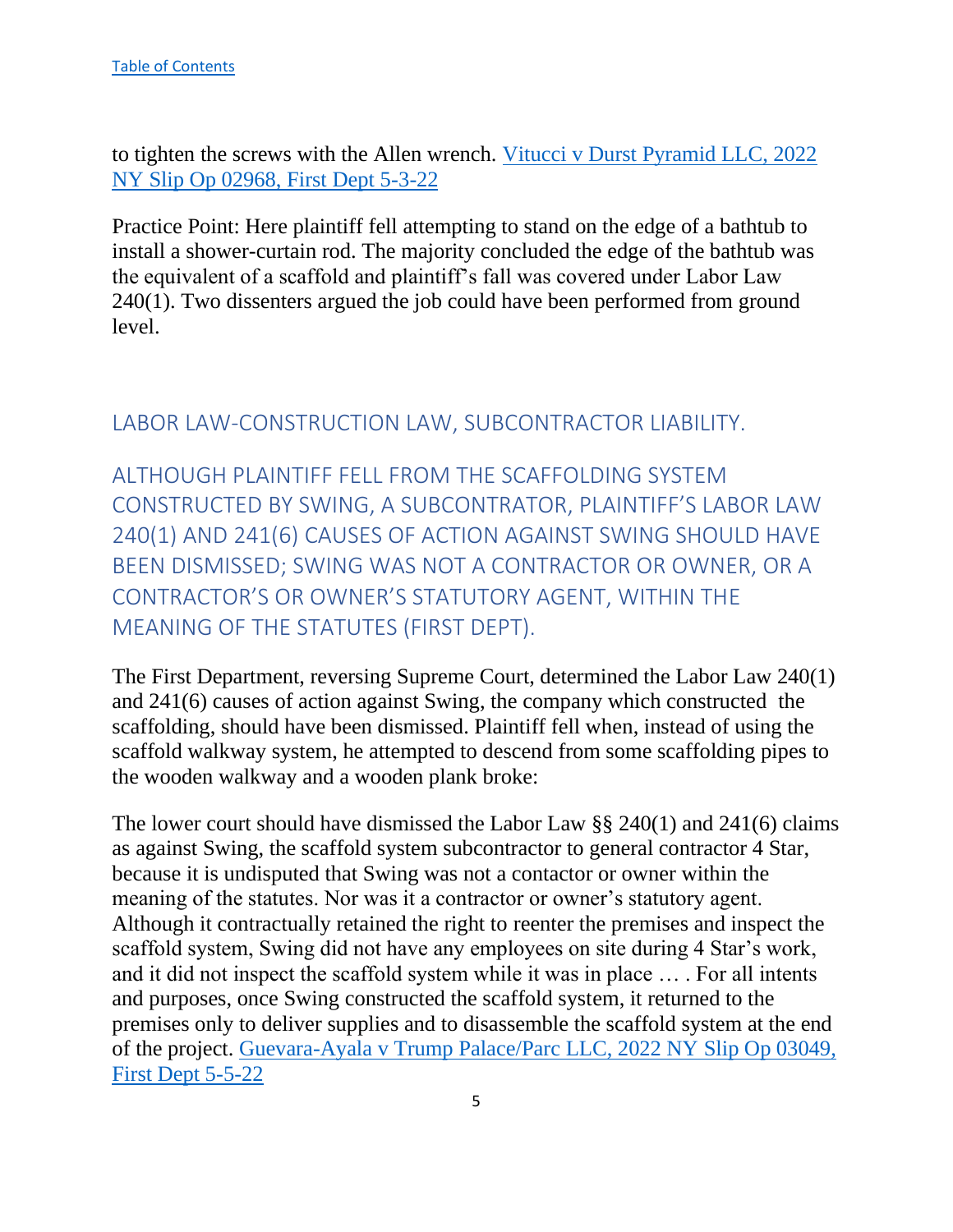Practice Point: Here the subcontractor which constructed the scaffolding from which plaintiff fell was not a contractor or owner, or a contractor's or owner's statutory agent within the meaning of Labor Law 240(1) or 241(6). Therefore the Labor Law 240(1) and 241(6) causes of action against the subcontractor should have been dismissed.

<span id="page-6-0"></span>LABOR LAW-CONSTRUCTION LAW, CONTRACT LAW, INDEMNIFICATION CLAUSE.

<span id="page-6-1"></span>THE INDEMNIFICATION CLAUSE IN THIS LADDER-FALL CASE STATED THAT THE CONTRACTOR FOR WHOM THE INJURED PLAINTIFF WORKED WOULD HOLD THE "OWNER'S AGENT" HARMLESS AND DID NOT MENTION THE PROPERTY OWNER; THE CONTRACT MUST BE STRICTLY CONSTRUED; THE PROPERTY OWNER'S INDEMNIFICATION ACTION AGAINST THE CONTRACTOR SHOULD HAVE BEEN DISMISSED (FIRST DEPT).

The First Department, reversing Supreme Court, determined the indemnification clause in the ladder-fall case must be strictly construed. The clause stated that the contractor for whom plaintiff worked, Collins, would hold harmless the "owner's agent" but did not mention the property owner, LIC. Therefore LIC's indemnification action against Collins should have been dismissed:

Plaintiff alleged common-law negligence, including failure to provide her with a safe ladder, and violations of Labor Law §§ 200, 202, 240(1)-(3), and 241(6).  $***$ 

LIC commenced this third-party action against Collins asserting that "Collins was obligated to provide plaintiff, its employee, with the necessary equipment to enable her to properly and safely perform her cleaning related duties" at the premises, and that plaintiff's injuries were due to Collins' failure to perform its duties under the contract and provide her with the proper tools, equipment, supervision, direction, and control. The third-party complaint also asserted that Collins agreed to indemnify LIC from any accidents, injuries, claims, or lawsuits arising out of the cleaning related services Collins provided at the premises. …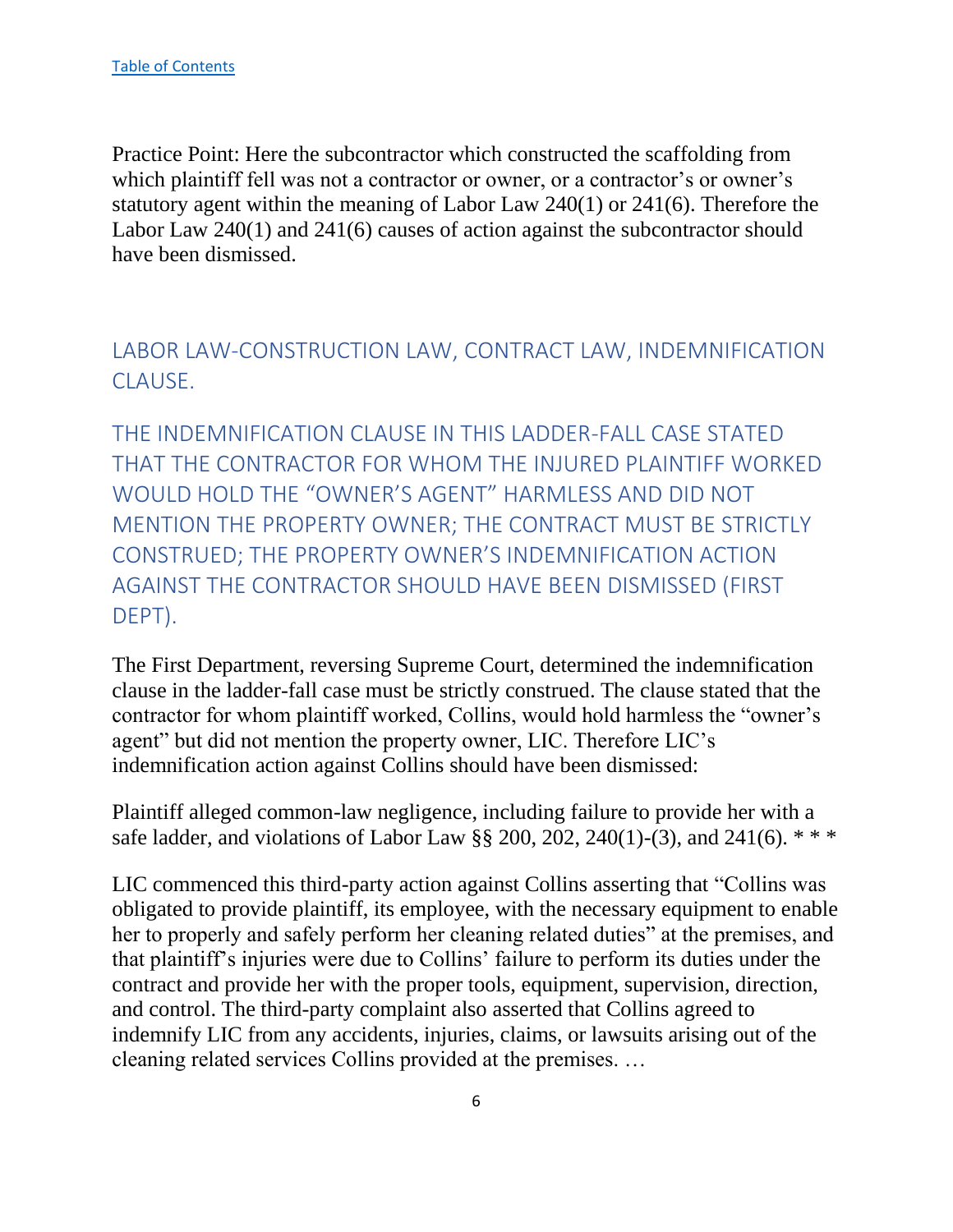The indemnification provision states that Collins shall "hold harmless the OWNER'S AGENT from all claims by Tenants or others whose personnel or property may be damaged by [Collins], its operators, and including but not limited to the use of any of the required equipment or material." Tishman is designated as the "owner's agent" in the contract. LIC is neither identified nor included under the indemnification provision and the indemnification provision must be "strictly construed" … . [Tavarez v LIC Dev. Owner, L.P., 2022 NY Slip Op 03339, First](https://nycourts.gov/reporter/3dseries/2022/2022_03339.htm)  [Dept 5-19-22](https://nycourts.gov/reporter/3dseries/2022/2022_03339.htm)

Practice Point: Indemnification clauses in contracts must be strictly construed. Here the contract said the contractor for whom the injured plaintiff worked would hold harmless the "owner's agent" and did not mention the owner. Therefore the owner's action against the contractor for indemnification should have been dismissed.

#### <span id="page-7-0"></span>LABOR LAW-CONSTRUCTION LAW.

<span id="page-7-1"></span>PLAINTIFF ALLEGEDLY TRIPPED AND FELL CARRYING A PIPE DOWN A PLYWOOD RAMP IN THIS LABOR LAW 200 ACTION; THERE WERE QUESTIONS OF FACT WHETHER THE RAMP CONSTITUTED A DANGEROUS CONDITION AND WHETHER THE DEFENDANTS HAD CONSTRUCTIVE NOTICE OF IT (FIRST DEPT).

The First Department, reversing Supreme Court, determined there were questions of fact whether a plywood ramp was a dangerous condition and whether the defendants had constructive knowledge of the ramp in this Labor Law 200 action. Plaintiff allegedly tripped and fell when carrying a pipe down the ramp:

Defendants established their prima facie entitlement to judgment as a matter of law on the causes of action alleging a violation of Labor Law § 200 and common-law negligence by demonstrating that they did not have authority to supervise or control the means and methods of plaintiff's work. However, to the extent those causes of action are also predicated on the existence of a dangerous or defective condition (a defective plywood ramp), triable issues of fact remain as to whether the owner or general contractor had actual or constructive notice … . Defendants'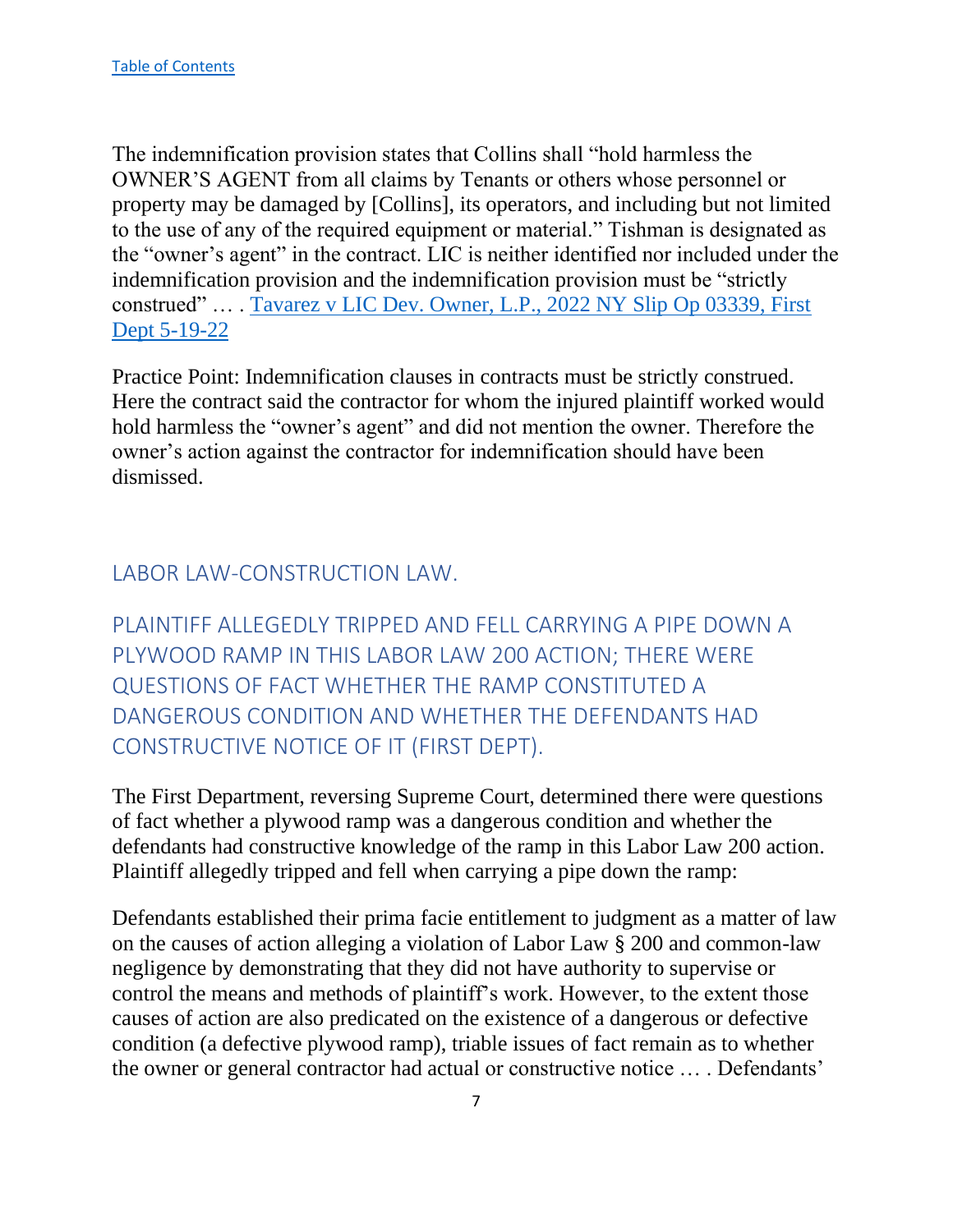witnesses all testified to a lack of knowledge of the plywood ramp, thereby establishing lack of actual notice. However, plaintiff raised a triable issue as to constructive notice by his deposition testimony and affidavit that he had seen the plywood ramp in place when he began working at the construction site, although he never traversed it prior to his accident, which occurred months into his work, and that defendants' trailers were located only 30 to 50 feet from where plaintiff's accident occurred. Contrary to defendants' insinuations, the number of witnesses contradicting plaintiff's account is not a basis for granting them summary judgment; it merely raises issues of credibility for the fact-finder. [Jackson v Hunter](https://nycourts.gov/reporter/3dseries/2022/2022_03321.htm)  [Roberts Constr., L.L.C., 2022 NY Slip Op 03321, First Dept 5-19-22](https://nycourts.gov/reporter/3dseries/2022/2022_03321.htm)

Practice Point: The First Department in this Labor Law 200 action noted that a conflict between the plaintiff's testimony and several of defendants' witnesses on the issue of constructive notice of the allegedly dangerous condition which caused plaintiff's slip and fall was not a sufficient ground for granting defendants' summary judgment motion. The conflict merely raised a credibility issue for trial which is not appropriately determined at the summary judgment stage.

## <span id="page-8-0"></span>LABOR LAW-CONSTRUCTION LAW.

<span id="page-8-1"></span>PLAINTIFF FELL DOWN AN OPEN, UNGUARDED MANHOLE AS HE ATTEMPTED TO STEP OVER IT; PLAINTIFF'S ACTION WAS NOT THE SOLE PROXIMATE CAUSE OF THE FALL BECAUSE THERE WAS NO PROTECTIVE RAILING AROUND THE MANHOLE (FIRST DEPT).

The First Department determined plaintiff was entitled to summary judgment on his Labor Law 240(1) cause of action. Plaintiff fell into an unguarded, open manhole. Defendants argued plaintiff's attempting to step over the manhole was the sole proximate cause of the fall. But the fact that the manhole was unguarded (another cause of the fall) defeated the sole proximate cause argument:

Plaintiff established prima facie his entitlement to summary judgment on his Labor Law § 240(1) claim, it being undisputed that he was injured when he fell down an open and unguarded manhole that he had been attempting to cover, as instructed, while working on a construction site ... In opposition, defendants, the operator of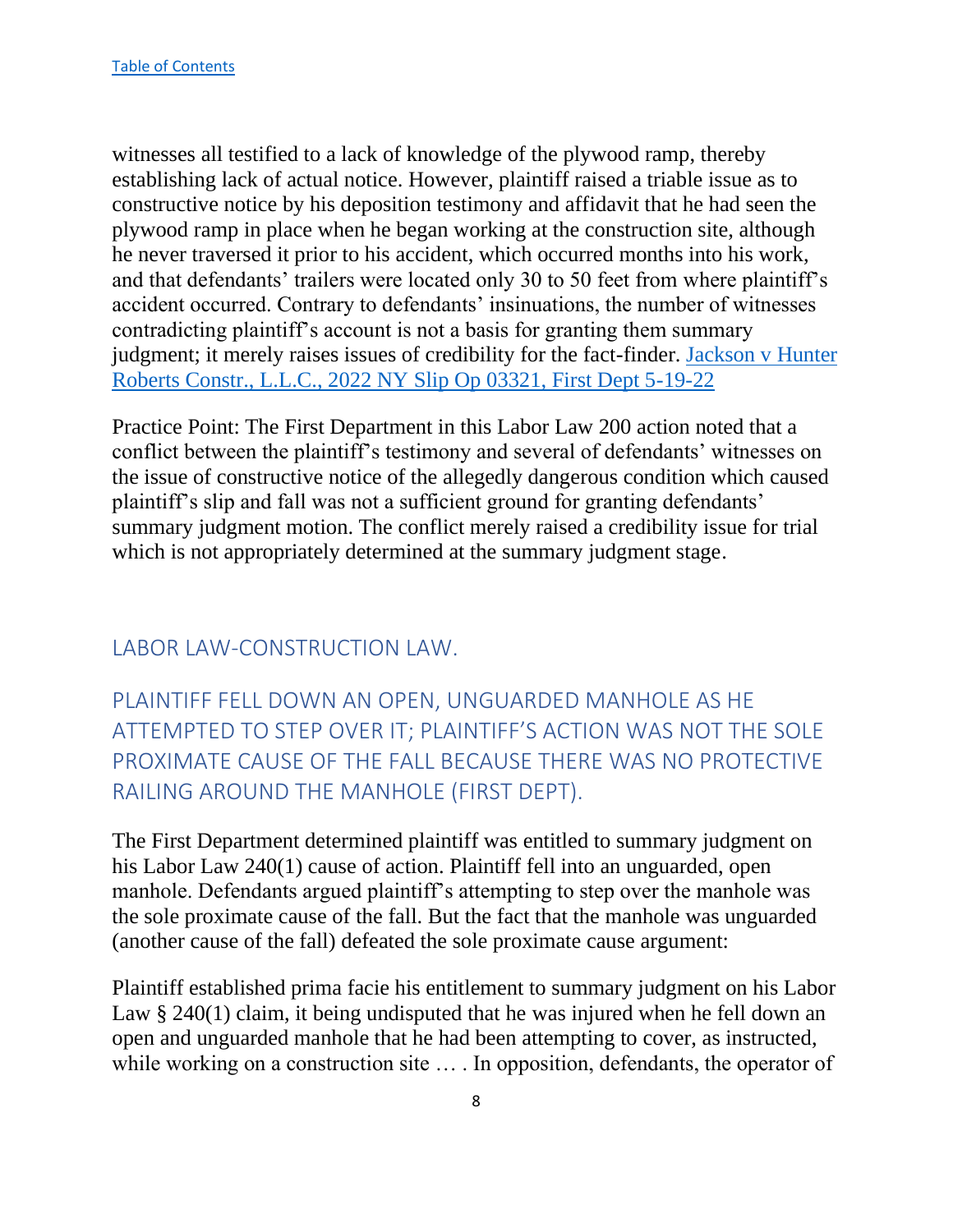the subway facility and its general contractor on the project, failed to raise an issue of fact. Their argument that plaintiff was the sole proximate cause of the accident because he allegedly stepped over the open manhole — at which point he was accidentally bumped by another individual and fell into it  $-$  is unavailing, given the lack of protective railing around the manhole or any other safety devices … . Piccone [v Metropolitan Tr. Auth., 2022 NY Slip Op 03458, First Dept 5-26-22](https://nycourts.gov/reporter/3dseries/2022/2022_03458.htm)

Practice Point: A defense to a Labor Law 240(1) construction-accident cause of action is that the plaintiff's own act or omission was the sole proximate cause of the accident. Here, even if plaintiff's attempt to step over the open manhole was a proximate cause of his fall, the absence of a protective railing around the manhole was also a proximate cause. Plaintiff's comparative negligence is not considered in a Labor Law 240(1) cause of action.

## <span id="page-9-0"></span>LABOR LAW-CONSTRUCTION LAW, WORKERS' COMPENSATION.

<span id="page-9-1"></span>PLAINTIFF'S SUMMARY JUDGMENT MOTION ON HIS LABOR LAW 241(6) CAUSE OF ACTION SHOULD HAVE BEEN DENIED BECAUSE IT WAS BASED ON EVIDENCE FIRST PRESENTED IN REPLY; PLAINTIFF WAS COLLATERALY ESTOPPED FROM CLAIMING TRAUMATIC BRAIN INJURY AND COGNITIVE DISORDER BY THE RULING IN HIS WORKERS' COMPENSATION CASE (FIRST DEPT).

The First Department, reversing (modifying) Supreme Court in this construction accident case, determined plaintiff's motion for summary judgment on his Labor Law 241(6) cause of action should not have been granted because it was based upon information raised for the first time in reply. The First Department noted that Supreme Court properly found that the ruling in plaintiff's Workers' Compensation case collaterally estopped plaintiff from claiming traumatic brain injury and cognitive disorder in this Labor Law action:

Supreme Court should have denied plaintiff's motion for summary judgment with respect to Labor Law § 241(6), which was based on an expert affidavit submitted in reply. The affidavit, which constituted the first time plaintiff asserted violations of 12 NYCRR 23-2.2(a) and (b), was not addressed to the arguments made in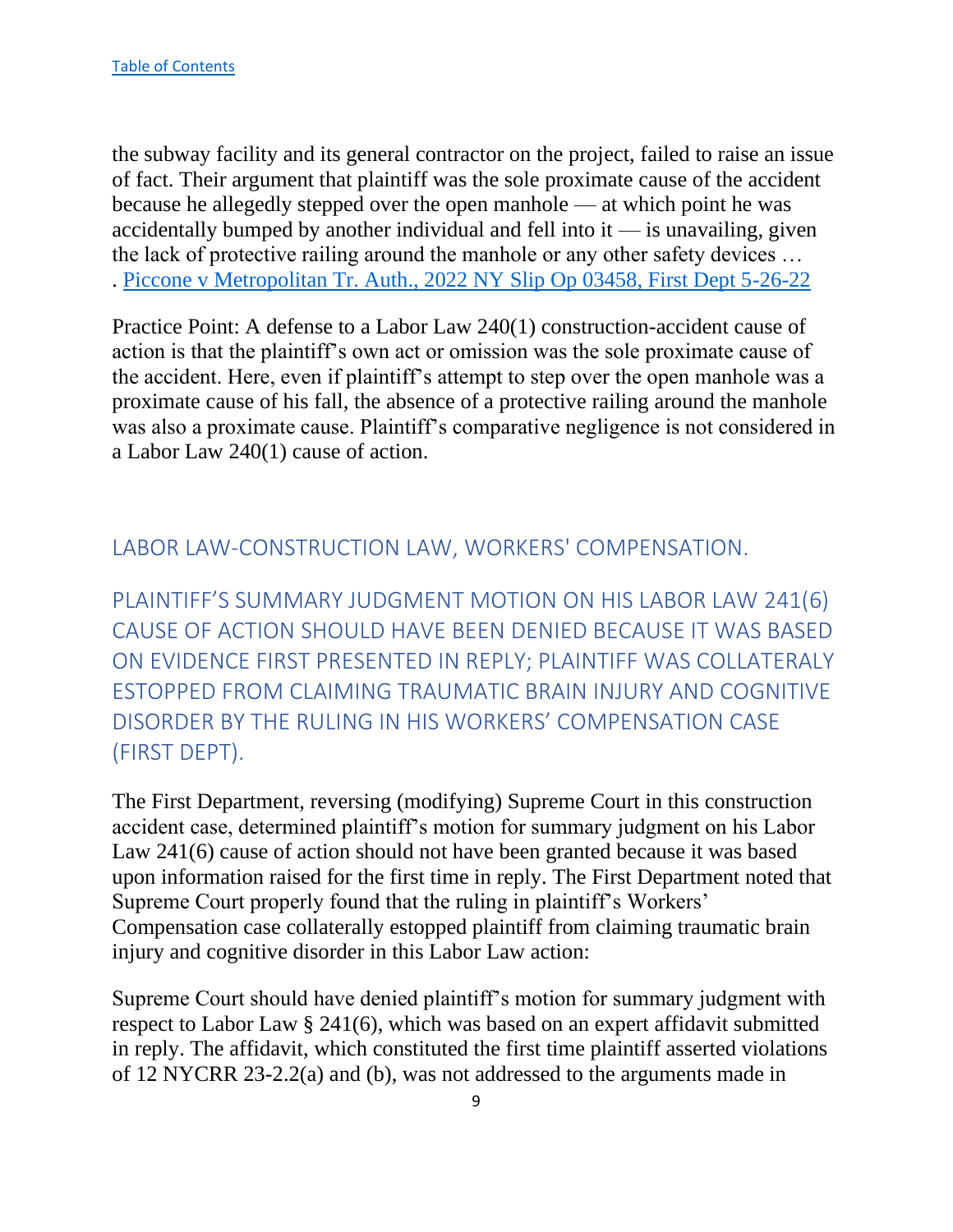.

defendants' opposition, and instead sought to assert new grounds for the motion …

Plaintiff is collaterally estopped from litigating his allegation that he sustained traumatic brain injury and cognitive disorder, since the allegation was previously raised and conclusively decided against him in a Workers' Compensation Board proceeding, where plaintiff had a full and fair opportunity to litigate the issue … . [Douglas v Tishman Constr. Corp., 2022 NY Slip Op 03344, First Dept 5-24-22](https://nycourts.gov/reporter/3dseries/2022/2022_03344.htm)

Practice Point: Evidence first presented in reply and which does not address anything raised by the other party's opposition papers should not be considered by the court. A ruling in a Workers' Compensation case, here rejecting the worker's traumatic brain injury and cognitive disorder claims, may preclude the same claims in a Labor Law action pursuant to the collateral estoppel doctrine.

#### <span id="page-10-0"></span>NEGLIGENCE, SLIP AND FALL, CAUSE OF FALL.

<span id="page-10-1"></span>PLAINTIFF IN THIS SLIP AND FALL CASE DID NOT SEE THE CONDITION THAT CAUSED HIM TO FALL NEAR A SINK IN DEFENDANTS' BATHROOM, BUT HIS PANTS WERE WET AFTER THE FALL; DEFENDANTS' MOTION FOR SUMMARY JUDGMENT ON THE GROUND THAT PLAINTIFF COULD NOT IDENTIFY THE CAUSE OF HIS FALL SHOULD NOT HAVE BEEN GRANTED (SECOND DEPT).

The Second Department, reversing Supreme Court, determined defendants did not demonstrate plaintiff could not identify the cause of his slip and fall. Plaintiff fell near a sink in defendants' bathroom. Although he did not see the condition which caused him to fall, he pants were wet after the fall:

… [T]he defendants failed to establish, prima facie, that the plaintiff did not know what had caused him to fall. The plaintiff testified at his deposition that he did not see the condition that caused him to fall prior to the accident. However, he testified that, after he fell, his pants became wet. "Contrary to the defendants' contention, this testimony does not establish that the cause of the plaintiff's fall cannot be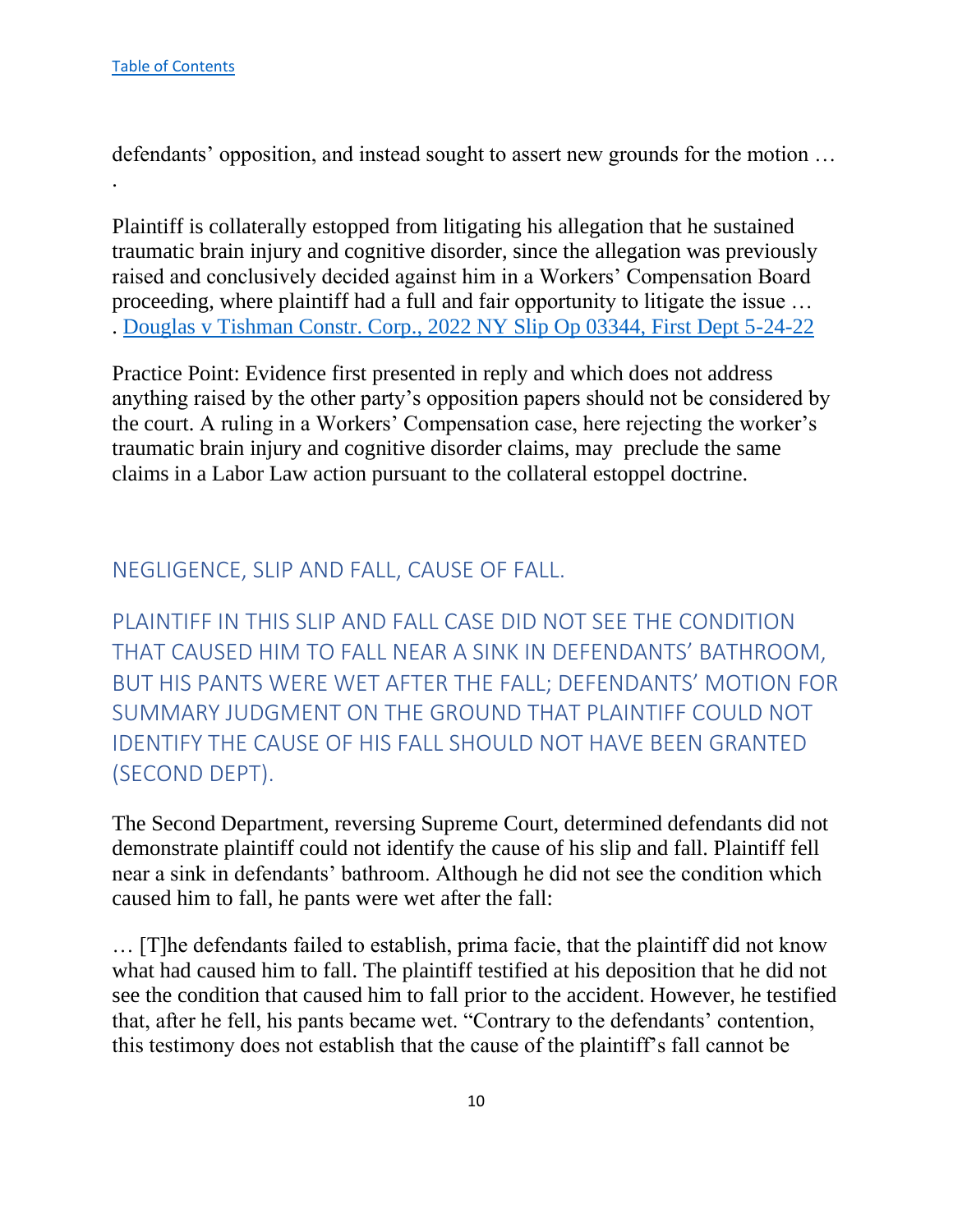identified without engaging in speculation" … . [Redendo v Central Ave. Chrysler](https://nycourts.gov/reporter/3dseries/2022/2022_03411.htm)  [Jeep, Inc., 2022 NY Slip Op 03411, Second Dept 5-25-22](https://nycourts.gov/reporter/3dseries/2022/2022_03411.htm)

Practice Point: Plaintiff did not see the condition which caused him to fall near a sink in defendants' bathroom, but his pants were wet after the fall. Defendants were not entitled to summary judgment on the ground the plaintiff could not identify the cause of his fall.

#### <span id="page-11-0"></span>NEGLIGENCE, SLIP AND FALL, CONSTRUCTIVE NOTICE.

<span id="page-11-1"></span>DEFENDANTS DID NOT DEMONSTRATE THEY DID NOT HAVE CONSTRUCTIVE NOTICE OF THE CONDITION OF THE STAIRS ALLEGED TO HAVE CAUSED PLAINTIFF'S SLIP AND FALL BECAUSE THEY OFFERED NO PROOF OF WHEN THE STAIRS WERE LAST INSPECTED (SECOND DEPT).

The Second Department, reversing Supreme Court, determined defendants' motion for summary judgment in this stairway slip and fall case should not have been granted. To warrant summary judgment on the issue of constructive notice, defendants must show when the stairway was last inspected, which they failed to do:

The defendants … failed to show … that they did not have constructive notice of the condition that the plaintiff alleged caused her to fall. "A defendant has constructive notice of a hazardous condition on property when the condition is visible and apparent, and has existed for a sufficient length of time to afford the defendant a reasonable opportunity to discover and remedy it" … . "To meet its initial burden on the issue of lack of constructive notice, the defendant must offer some evidence as to when the area in question was last . . . inspected relative to the time when the plaintiff fell" … . Here, the evidence submitted on the defendants' motion failed to demonstrate when the subject staircase was last inspected relative to the plaintiff's accident … . Weiss v [Bay Club, 2022 NY Slip Op 03026, Second](https://nycourts.gov/reporter/3dseries/2022/2022_03026.htm)  [Dept 5-4-22](https://nycourts.gov/reporter/3dseries/2022/2022_03026.htm)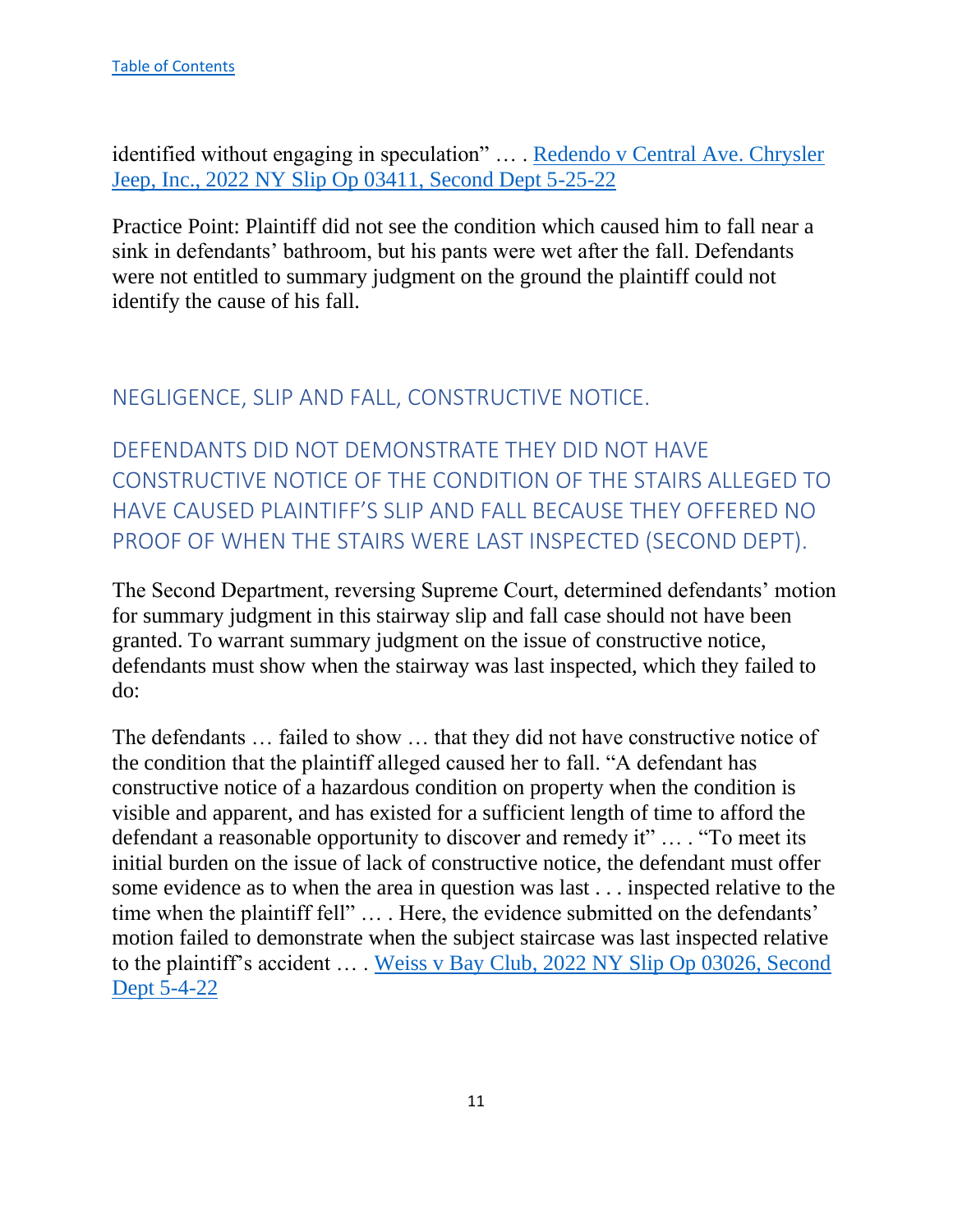Practice Point: In a slip and fall case, to warrant summary judgment the defendant must show it did not have constructive notice of the dangerous condition by demonstrating that the area of the fall was inspected close in time to the incident.

# <span id="page-12-0"></span>NEGLIGENCE, SLIP AND FALL, CONSTRUCTIVE NOTICE.

# <span id="page-12-1"></span>DEFENDANTS PRESENTED NO PROOF OF WHEN THE AREA OF THE SLIP AND FALL WAS LAST INSPECTED; THERFORE DEFENDANTS DID NOT DEMONSTRATE A LACK OF CONSTRUCTIVE NOTICE (SECOND DEPT).

The Second Department, reversing Supreme Court, determined defendants' motion for summary judgment in this slip and fall case should not have been granted. The defendants did not submit proof of when the area was last inspected and therefore did not demonstrate they lacked constructive notice of the condition:

A defendant has constructive notice of a hazardous condition on property when the condition is visible and apparent, and has existed for a sufficient length of time prior to the accident to afford the defendant a reasonable opportunity to discover and remedy it … . To meet its burden on the issue of constructive notice, a defendant is required to offer evidence as to when the accident site was last inspected relative to the time when the plaintiff fell … . Here, the defendants failed to demonstrate when they last inspected the walkway prior to the incident and they failed to establish, prima facie, that they did not have constructive notice of the alleged hazardous condition … . The defendants also failed to establish, prima facie, that the cinder block was open and obvious and not inherently dangerous … . [Ferrer v 120 Union Ave., LLC, 2022 NY Slip Op 03096, Second Dept 5-11-22](https://nycourts.gov/reporter/3dseries/2022/2022_03096.htm)

Practice Point: For years hundreds of cases were reversed because there was no evidence of when the area of a slip and fall was last inspected by a defendant and therefore defendant did not demonstrate a lack of constructive notice and was not entitled to summary judgment. Now there are just a few cases reversed for this reason in a given year. The bar has learned this lesson.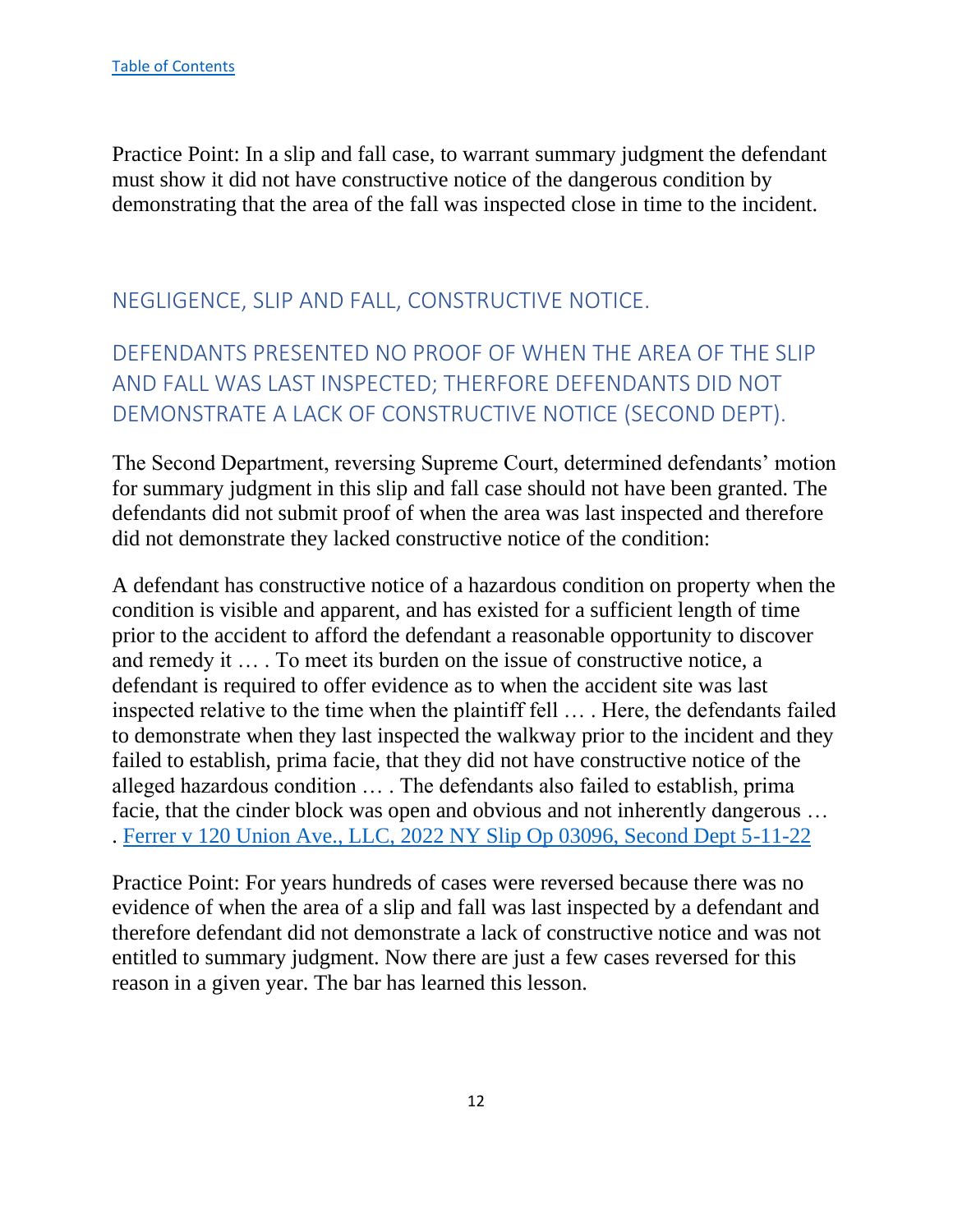#### <span id="page-13-0"></span>NEGLIGENCE, SLIP AND FALL, CONTRACTOR LIABILTY.

# <span id="page-13-1"></span>A CONTRACTOR WHICH CREATES A DANGEROUS CONDITION ON A PUBLIC SIDEWALK MAY BE LIABLE FOR A SLIP AND FALL BY A MEMBER OF THE PUBLIC (SECOND DEPT).

The Second Department, reversing Supreme Court, determined the defendant sidewalk-repair contractor's motion for summary judgment in this slip and fall case should not have been granted. There was a question of fact whether the contractor who repaired the sidewalk created the hole which caused plaintiff to trip. A contractor may be liable for an affirmative act of negligence which results in a dangerous condition on a public street or sidewalk:

"A contractor may be [held] liable for an affirmative act of negligence which results in the creation of a dangerous condition upon a public street or sidewalk" … . Here, Amato [the defendant contractor] failed to establish its prima facie entitlement to judgment as a matter of law.

At his deposition, Victor Amato, Amato's owner, testified that his company had replaced a portion of the sidewalk at the subject location. … He acknowledged … that a two-by-four had been installed as a vertical "stake" to support a form that was used when the concrete was poured, and that he or one of his employees would have removed the stake after the concrete had set.

… [T]he plaintiff testified that she had not seen the hole because, from the direction she was walking, it was on the other side of an uneven, or sloped, portion of the sidewalk. Victor Amato admitted that this slope had been created deliberately (through a process known as "feathering") because the new portion of the sidewalk was at a different height from the existing sidewalk. [Pizzolorusso v](https://nycourts.gov/reporter/3dseries/2022/2022_03018.htm)  [Metro Mech., LLC, 2022 NY Slip Op 03018, Second Dept 5-4-22](https://nycourts.gov/reporter/3dseries/2022/2022_03018.htm)

Practice Point: Contactors which create a dangerous condition on a public sidewalk or road may be liable to a member of the public who is injured by the dangerous condition. The theory is similar to the "launch an instrument of harm" theory of contractor liability under the Espinal case.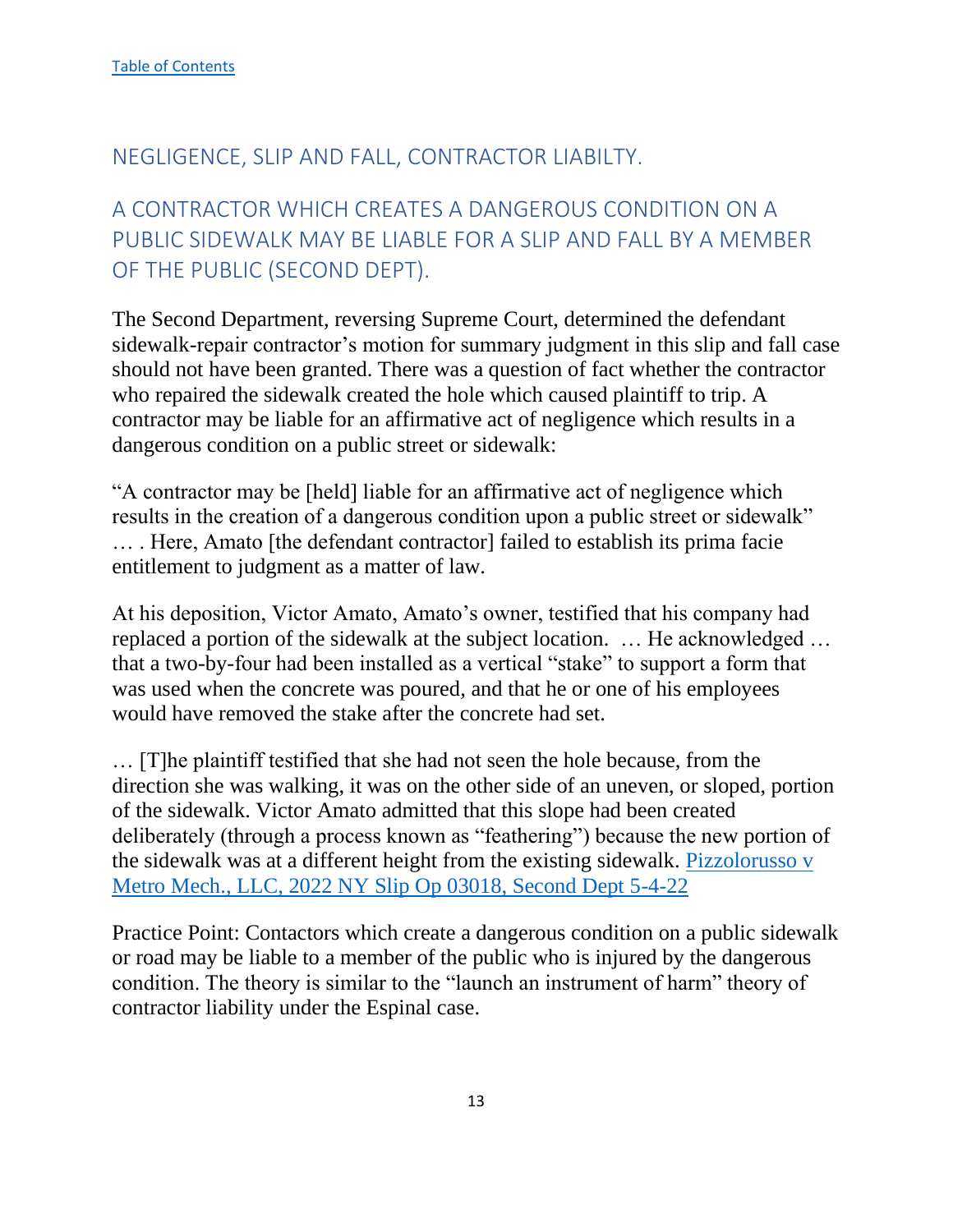#### <span id="page-14-0"></span>NEGLIGENCE, SLIP AND FALL, LACK OF CONSTRUCTIVE NOTICE.

<span id="page-14-1"></span>RARE SLIP AND FALL WON BY THE DEFENDANT AT SUMMARY JUDGMENT BY DEMONSTRATING A LACK OF CONSTRUCTIVE NOTICE OF THE PRESENCE OF THE BOX WHICH ALLEGEDLY CAUSED PLAINTIFF'S FALL (FIRST DEPT).

The First Department, reversing Supreme Court, determined defendant demonstrated it did not have constructive notice of the presence of a cardboard box over which plaintiff allegedly tripped and fell—a rare slip and fall case where a lack of constructive notice was successfully demonstrated at the summary judgment stage:

Defendant sustained its initial burden of showing that it lacked notice of the presence of the cardboard box near the walkway of its building before the accident and that it observed a reasonable cleaning routine … .. Plaintiff testified that she did not see the box when she left work at 4:00 p.m. on the day before her fall, and defendant's caretaker stated that it was not there when he left work at 4:30 p.m. on the same day. The caretaker also testified that he cleaned the area twice a day, first thing in the morning and last thing at night. Thus, the box could have been deposited near the walkway a few minutes before plaintiff's accident … . Defendant is not required to patrol the area 24 hours a day … , and plaintiff failed to show that the cleaning schedule described by the caretaker was "'manifestly unreasonable'" … .

Plaintiff's argument that the caretaker admitted that tenants regularly left garbage near the walkway and that it was a recurring problem is unavailing. The caretaker's testimony shows that defendant was aware of the general problem, not that it was aware of the specific presence of the cardboard box at issue, and that it addressed the problem by having the caretaker clean the area twice a day … . [Rodriguez v](https://nycourts.gov/reporter/3dseries/2022/2022_03461.htm)  [New York City Hous. Auth., 2022 NY Slip Op 03461, First Dept 5-26-22](https://nycourts.gov/reporter/3dseries/2022/2022_03461.htm)

Practice Point: In this slip and fall case, the defendant, at the summary judgment stage, presented evidence, including the plaintiff's deposition testimony, which demonstrated the box which allegedly caused plaintiff's fall was not in the walkway long enough to raise a question of fact whether defendant was or should have been aware of it.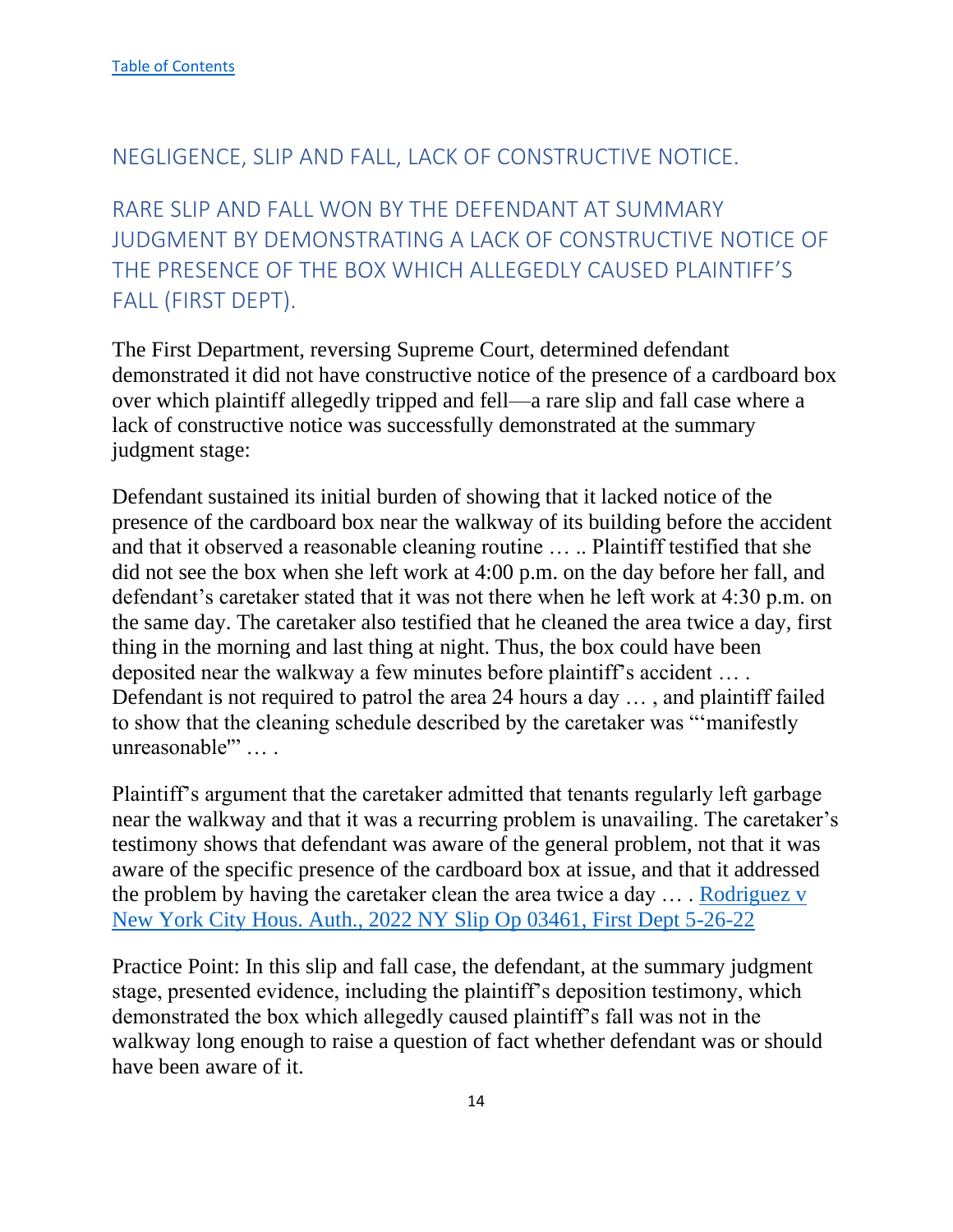#### <span id="page-15-0"></span>NEGLIGENCE, SLIP AND FALL, STORM IN PROGRESS, EXPERT OPINION.

<span id="page-15-1"></span>DEFENDANT PROPERTY OWNER DEMONSTRATED THAT THE STORM IN PROGRESS DOCTRINE APPLIED IN THIS SLIP AND FALL CASE (A PROPERTY OWNER WILL NOT BE LIABLE FOR A SNOW AND ICE CONDITION UNTIL A REASONABLE TIME AFTER THE PRECIPITATION HAS STOPPED); THE BURDEN THEN SHIFTED TO PLAINTIFF TO SHOW DEFENDANT'S EFFORT TO REMOVE SNOW HOURS BEFORE THE FALL CREATED THE DANGEROUS CONDITION; TO MEET THAT BURDEN AN EXPERT AFFIDAVIT SHOULD HAVE BEEN, BUT WAS NOT, SUBMITTED (FIRST DEPT).

The First Department, reversing Supreme Court, determined the property owner's (Site A's) motion for summary judgment in this ice and snow slip and fall case should have been granted. The evidence demonstrate it was still snowing at the time of plaintiff's fall and plaintiff did not submit an expert affidavit demonstrating how defendant's snow removal efforts exacerbated the condition:

Site A made a prima facie showing of entitlement to summary judgment based on the storm-in-progress doctrine, because the meteorological data, its expert meteorological affidavit, and plaintiff's deposition testimony annexed to its moving papers establish that there was a storm in progress when the accident occurred … . …

Although the burden shifted to plaintiff to establish that Site A created the alleged condition or made it more hazardous by attempting to remove the precipitation from the driveway about five hours before he fell, plaintiff failed to meet that burden as he submitted no expert affidavit explaining how Site A, by not salting or sanding the area before the accident, could have created or exacerbated the naturally occurring ice condition  $\dots$ . Colon v Site A – Wash. Hgts., 2022 NY Slip [Op 03173, First Dept 5-12-22](https://nycourts.gov/reporter/3dseries/2022/2022_03173.htm)

Practice Point: Here in this ice and snow slip and fall case, the defendant property owner presented prima facie proof that the storm-in-progress doctrine applied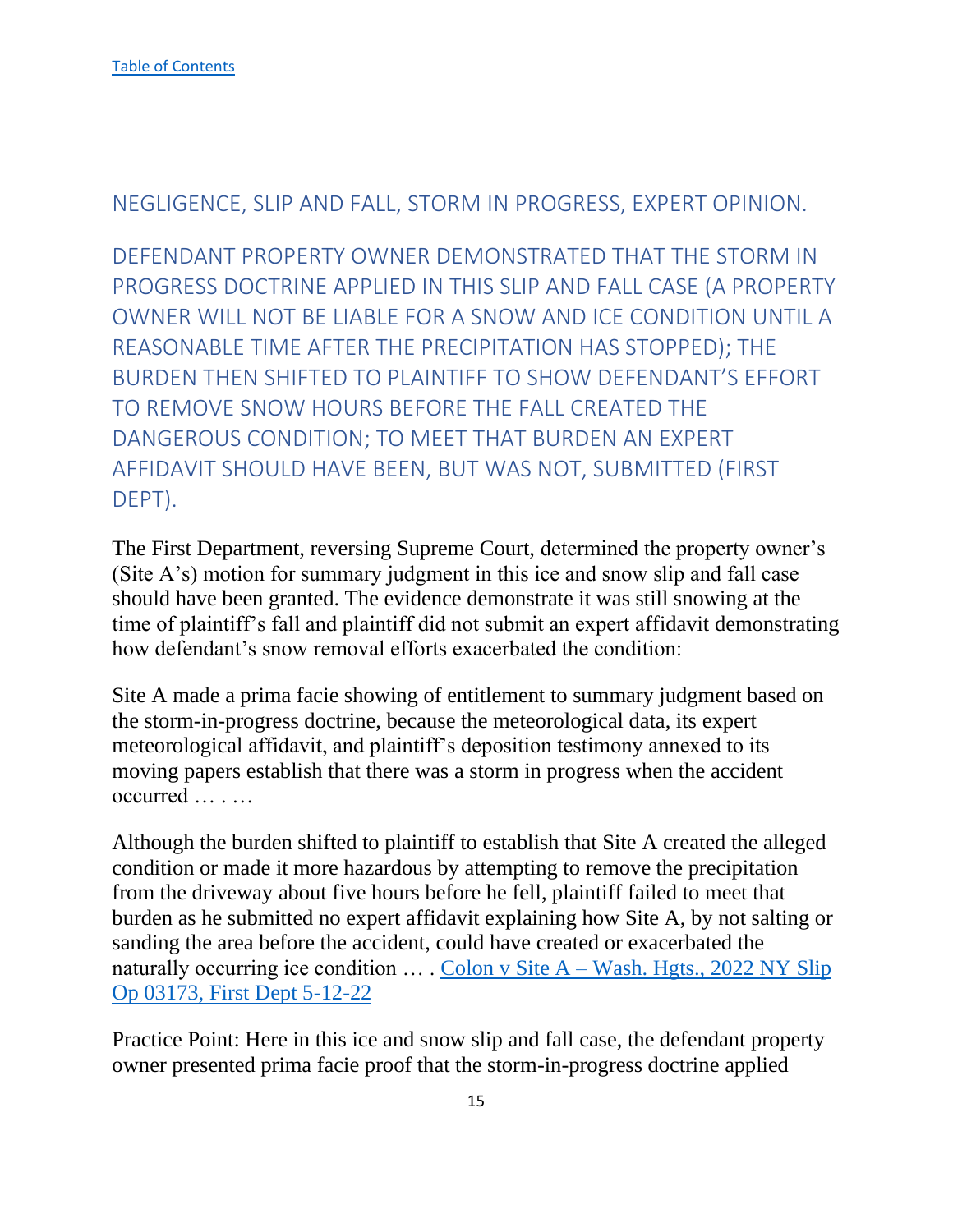because it was snowing hours before plaintiff fell and was still snowing when plaintiff fell. The burden then shifted to the plaintiff to show that defendant's snow removal efforts undertaken hours before the fall exacerbated the dangerous condition. Because plaintiff did not submit an expert affidavit on that issue, plaintiff's burden of proof was not met.

## <span id="page-16-0"></span>NEGLIGENCE, TRAFFIC ACCIDENTS, ROADWAY DESIGN.

<span id="page-16-1"></span>THE NEGLIGENT ROADWAY DESIGN CAUSE OF ACTION IN THIS TRAFFIC ACCIDENT CASE SHOULD NOT HAVE BEEN DISMISSED; PLAINTIFFS ALLEGED THE ABSENCE OF TURNOUTS FOR DISABLED VEHICLES CREATED A DANGEROUS CONDITION (FIRST DEPT).

The First Department, reversing (modifying) Supreme Court, determined the negligent roadway design cause of action against the city should not have been dismissed in this traffic accident case. Plaintiffs alleged the absence of turnouts for disabled vehicles on Harlem River Drive created a dangerous condition:

Defendants failed to establish that they were unaware of dangerous highway conditions on the northbound Harlem River Drive where the decedent's accident occurred … , or that the previous accidents in that area of the Drive disclosed by the record were not of a similar nature to the decedent's accident, or that the causes of those accidents were not similar to the alleged design-related cause(s) of the decedent's accident … .

… [I]n or about 1983, "the City had received a study recommending that shoulders be added to this section of the Harlem River Drive, and even the City's engineer admitted that the absence of a shoulder or other place of refuge created an unsafe traffic condition" … . … [T]he record in this case discloses that at least 11 more motor vehicle accidents occurred on the Harlem River Drive between 165th and 183rd Streets between October 1990 and September 1993 that were "related to disabled vehicles in the travel lanes that could be directly attributed to the Drive's lack of shoulders." The record also reveals that … the City has justified its inaction by minimizing the significance of pertinent accident data, suggesting that the safety benefit of adding shoulders or turnouts to the Harlem River Drive would be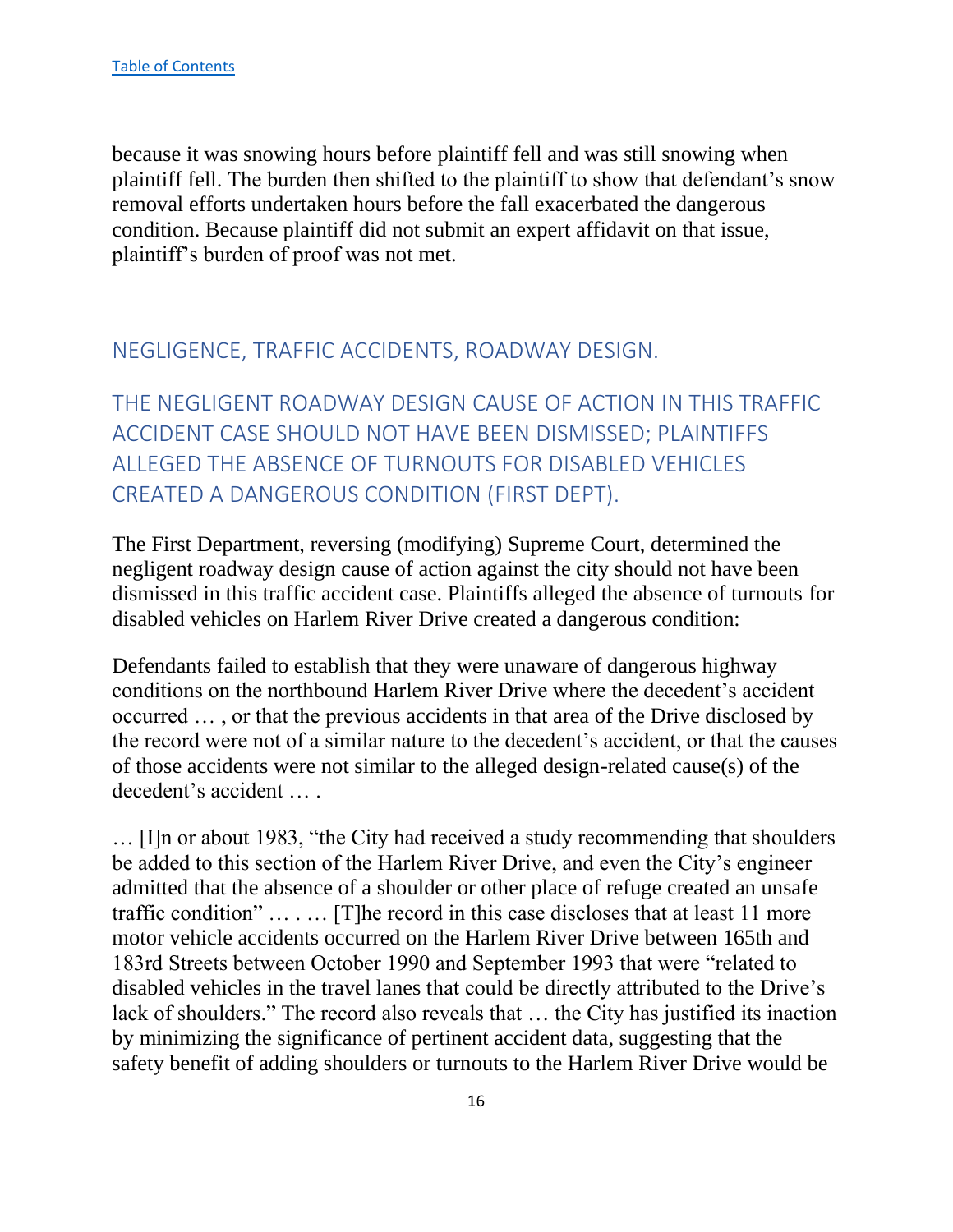outweighed by the onerousness of the undertaking, and estimating a multimilliondollar cost of the endeavor. A municipality breaches its "nondelegable duty to keep its roads reasonably safe . . . when [it] is made aware of a dangerous highway condition and does not take action to remedy it" … . [Chowdhury v Phillips, 2022](https://nycourts.gov/reporter/3dseries/2022/2022_03067.htm)  [NY Slip Op 03067, First Dept 5-10-22](https://nycourts.gov/reporter/3dseries/2022/2022_03067.htm)

Practice Point: Where, as here, the municipality (or the state) has undertaken studies which concluded a roadway design, here the absence of turnouts for disabled vehicles, created a dangerous condition, the city (or the state) will be liable for an accident caused by that dangerous condition.

#### <span id="page-17-0"></span>NEGLIGENCE, TRAFFIC ACCIDENTS, SOVEREIGN IMMUNITY.

<span id="page-17-1"></span>PLAINTIFF WAS STRUCK BY A NEW JERSEY TRANSIT CORP (NJT) BUS IN NEW YORK; NJT IS AN ARM OF THE STATE OF NEW JERSEY AND THE SOVEREIGN IMMUNITY DOCTRINE APPLIES; HOWEVER, UNDER NEW JERSEY LAW PLANTIFF CANNOT SUE IN NEW JERSEY BECAUSE THE CAUSE OF ACTION DID NOT ARISE THERE; APPLYING THE FORUM NON CONVENIENS DOCTRINE AS AN ANALYTICAL FRAMEWORK, PLAINTIFF'S NEW YORK LAWSUIT WAS ALLOWED TO GO FORWARD (FIRST DEPT).

The First Department, in a full-fledged opinion by Justice Oing, over an extensive two-justice dissenting opinion, determined the doctrine of sovereign immunity did not require the dismissal of plaintiff's suit against the New Jersey Transit Corp. (NJT) in this bus-pedestrian accident case. Plaintiff was struck by the NJT bus in New York. The plaintiff, under New Jersey law, could not sue in New Jersey because the cause of action did not arise in New Jersey. The First Department held that the forum non coveniens criteria provided an appropriate analytical framework:

We have previously held that NJT is an arm of the State of New Jersey and that, as such, it is entitled to invoke the doctrine of sovereign immunity  $\dots$  \*\*\*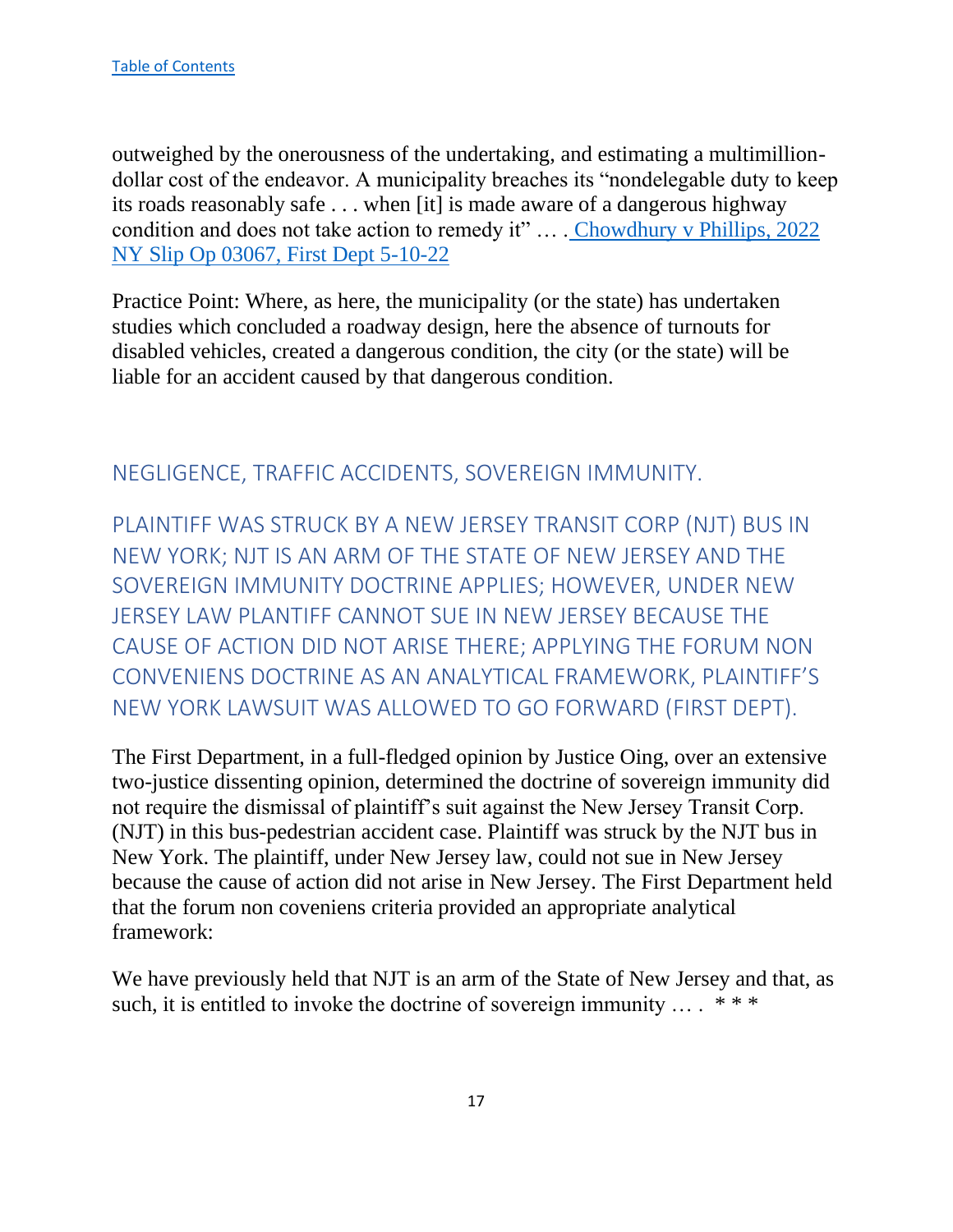… Should we dismiss a personal injury action on the ground of sovereign immunity when the action cannot be commenced in the sovereign's own courts because the injury arose outside of the sovereign's borders?

We resolve this issue by analogizing it to the legal framework for the forum non conveniens doctrine. Among the factors to consider in determining whether to dismiss an action under this doctrine, with no single factor controlling, are the burden on New York courts, the potential hardship to the defendant, the availability of an alternate forum in which the plaintiff may bring suit, the residency of the parties, the forum in which the cause of action arose, and the extent to which the plaintiff's interests may otherwise be properly served by pursing the claim in New York ... . Colt v New Jersey Tr. Corp., 2022 NY Slip Op [03343, First Dept 5-24-22](https://nycourts.gov/reporter/3dseries/2022/2022_03343.htm)

Practice Point: A bus operated by the New Jersey Transit Corp (NJT) struck plaintiff in New York. NJT is an arm of the state of New Jersey to which the sovereign immunity doctrine applies. But, under New Jersey law, the suit cannot be brought in New Jersey. After analyzing the case using the forum non coveniens criteria, the First Department allowed the New York lawsuit to go forward.

<span id="page-18-0"></span>NEGLIGENCE, TRAFFIC ACCICENTS, VEHICLE AND TRAFFIC LAW, GRAVES AMENDMENT, LIABILITY OF LESSOR.

<span id="page-18-1"></span>PLAINTIFF DID NOT DEMONSTRATE THE GRAVES AMENDMENT, WHICH RELIEVES THE OWNER OF A LEASED VEHICLE FROM LIABILITY FOR A TRAFFIC ACCIDENT, DID NOT APPLY TO THE DEFENDANT OWNER; THEREFORE PLAINTIFF'S MOTION FOR SUMMARY JUDGMENT SHOULD NOT HAVE BEEN GRANTED (SECOND DEPT).

The Second Department, reversing Supreme Court, determined plaintiff did not demonstrate the Graves Amendment did not apply to the owner of the vehicle involved in the accident, relieving the owner of a leased vehicle of liability:

Pursuant to Vehicle and Traffic Law § 388(1), "[e]very owner of a vehicle used or operated in this state shall be liable and responsible for death or injuries to person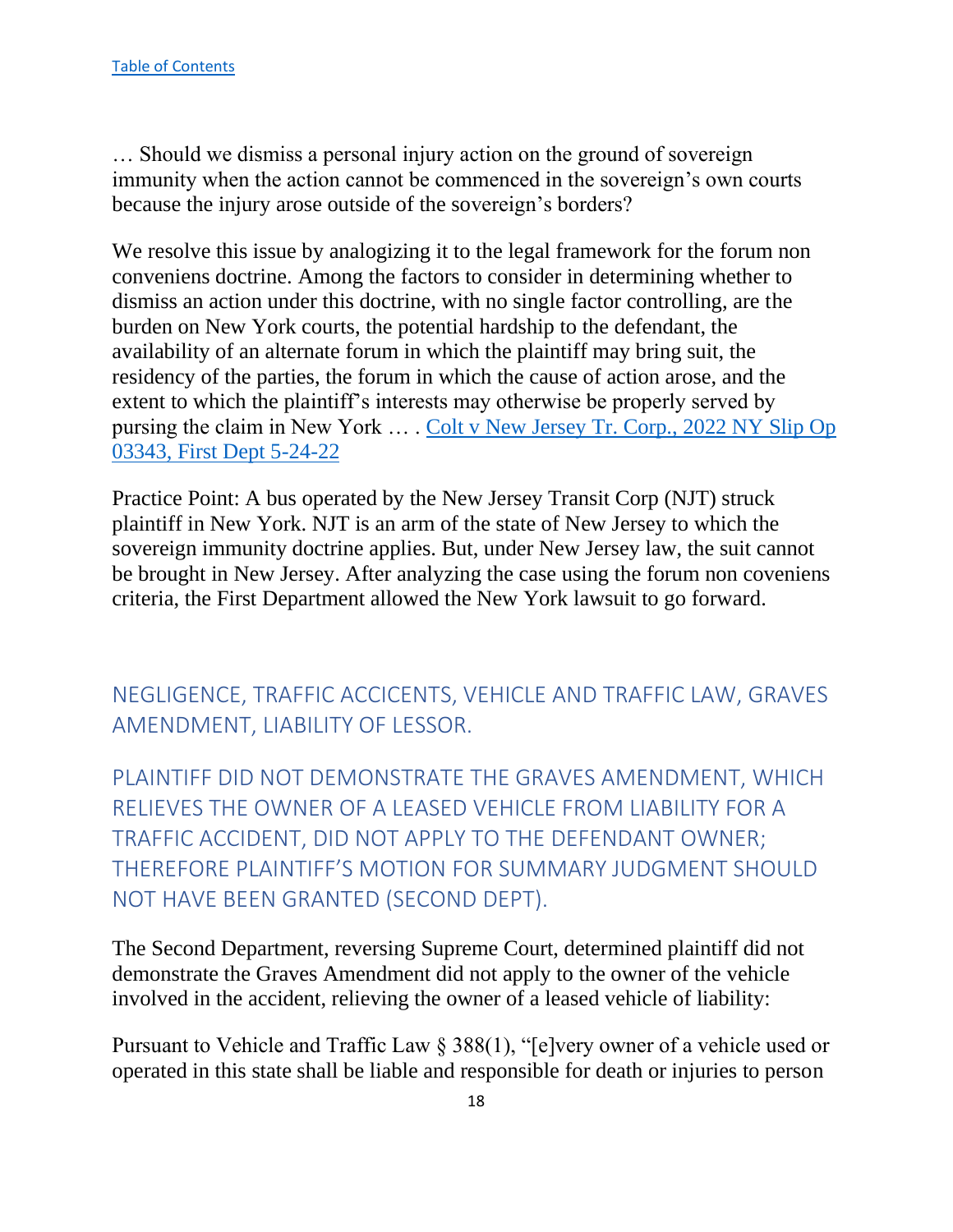or property resulting from negligence in the use or operation of such vehicle, in the business of such owner or otherwise, by any person using or operating the same with the permission, express or implied, of such owner." However, pursuant to the Graves Amendment, which "preempt[s] conflicting New York law" … , the owner of a leased or rented motor vehicle (or an affiliate of the owner) cannot be held liable by reason of being the owner of the vehicle (or an affiliate of the owner) for personal injuries resulting from the use of such vehicle if: (1) the owner (or an affiliate of the owner) is engaged in the trade or business of renting or leasing motor vehicles, and (2) there is no negligence or criminal wrongdoing on the part of the owner (or an affiliate of the owner) (see 49 USC § 30106[a] …). [Keys v PV](https://nycourts.gov/reporter/3dseries/2022/2022_03105.htm)  [Holding Corp., 2022 NY Slip Op 03105, Second Dept 5-11-22](https://nycourts.gov/reporter/3dseries/2022/2022_03105.htm)

Practice Point: If the owner of a leased vehicle is not negligent (i.e., improper maintenance, etc.), the Graves Amendment relieves the owner of liability for a traffic accident involving the leased vehicle. Here the plaintiff did not demonstrate the Graves Amendment didn't apply. Therefore the burden to prove the amendment did apply never shifted to the defendant vehicle-owner and plaintiff's motion for summary judgment should not have been granted.

#### <span id="page-19-0"></span>NEGLIGENCE, TRAFFIC ACCIDENTS, VEHICLE AND TRAFFIC LAW.

<span id="page-19-1"></span>DEFENDANT ATTEMPTED A LEFT TURN IN VIOLATION OF VEHICLE AND TRAFFIC LAW 1141; PLANTIFF'S MOTION FOR SUMMARY JUDGMENT IN THIS INTERSECTION TRAFFIC-ACCIDENT CASE SHOULD HAVE BEEN GRANTED (FIRST DEPT).

The Second Department, reversing (modifying) Supreme Court, determined plaintiff's motion for summary judgment in this intersection traffic accident case should have been granted. Plaintiff was a passenger in a taxi cab when the cab collided with the Katz-defendants' vehicle which was making a left turn in front of the cab:

"Pursuant to Vehicle and Traffic Law § 1141, '[t]he operator of a vehicle intending to turn left within an intersection must yield the right-of-way to any oncoming vehicle that is within the intersection or so close to it as to constitute an immediate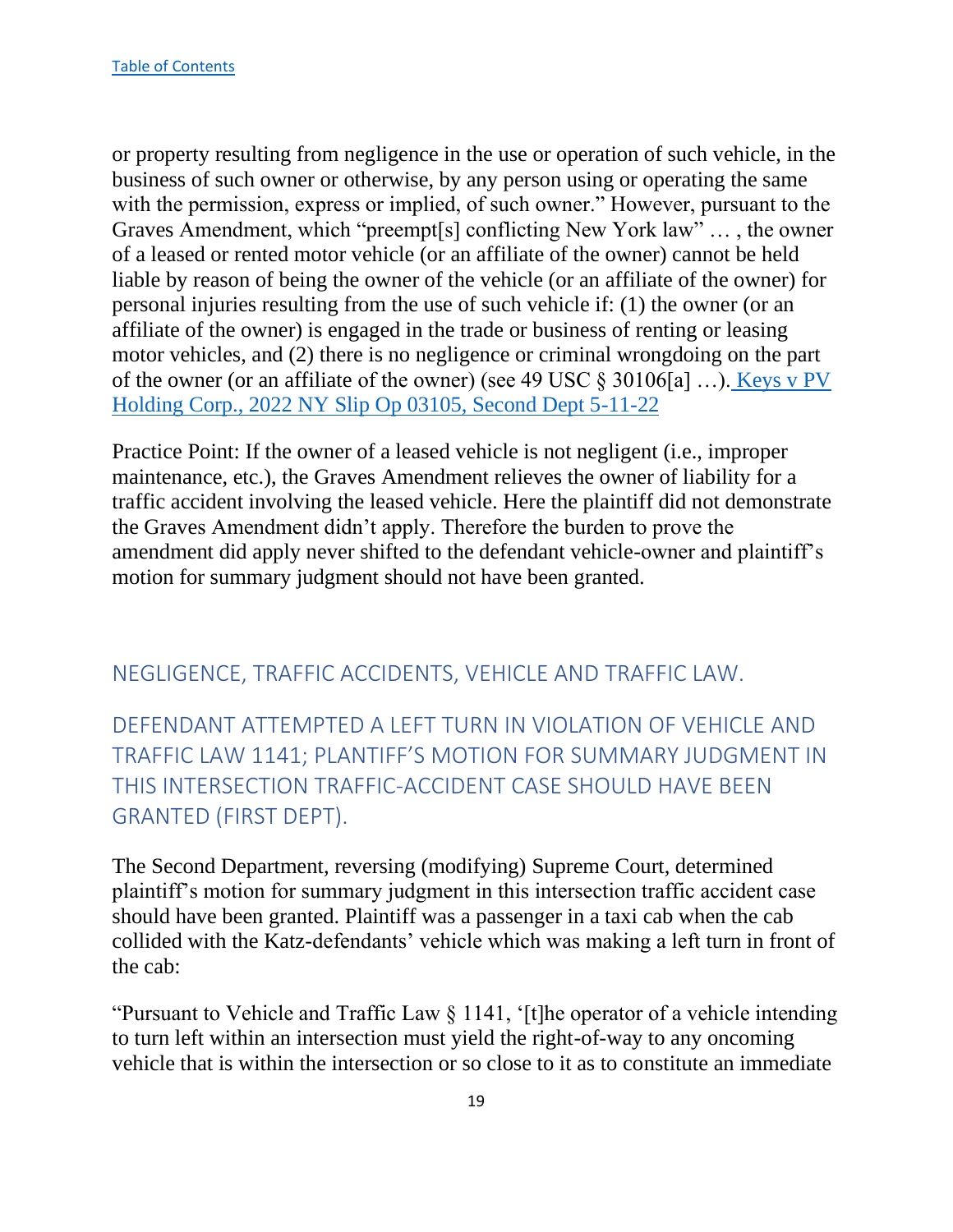hazard" … . "A violation of this statute constitutes negligence per se" ... . Here, the evidence submitted by the plaintiff in support of her motion, which included the deposition testimony of Gabriel Katz as to the happening of the accident, established, prima facie, that Gabriel Katz was negligent in making a left turn when it was not safe for him to do so in violation of Vehicle and Traffic Law §§ 1141 and 1163, and that his negligence was a proximate cause of the collision … . While there are some discrepancies between the deposition testimony of the plaintiff and Gabriel Katz as to the relative position of the vehicles at the time of the impact, even under Gabriel Katz's account, he was "negligent in attempting to make a left turn when the turn could not be made with reasonable safety" … . In opposition, the Katz defendants failed to raise a triable issue of fact. Contrary to their contention, the evidence did not support the possible applicability of the emergency doctrine under the circumstances … . [Lindo v Katz, 2022 NY Slip Op](https://nycourts.gov/reporter/3dseries/2022/2022_03379.htm)  [03379, Second Dept 5-25-22](https://nycourts.gov/reporter/3dseries/2022/2022_03379.htm)

Practice Point: A left turn in violation of Vehicle and Traffic Law 1141 is negligence per se.

## <span id="page-20-0"></span>NEGLIGENCE, TRAFFIC ACCIDENTS.

<span id="page-20-1"></span>ALTHOUGH PLAINTIFF WAS STRUCK IN THE ON-COMING LANE WHILE ATTEMPTING A LEFT TURN IN AN INTERSECTION, THERE WERE QUESTIONS OF FACT WHETHER DEFENDANT SHOULD HAVE SEEN THE PLAINTIFF (SECOND DEPT).

The Second Department, reversing Supreme Court, determined the defendant's motion for summary judgment in this intersection traffic accident case should not have been granted. Although plaintiff was making a left turn when he was struck by defendant in the on-coming lane, there was a question of fact whether defendant should have seen plaintiff. Plaintiff was making the turn after a stopped driver in the on-coming law gestured to him:

… [A]lthough the defendant submitted evidence that the plaintiff failed to yield the right-of-way when turning left in violation of Vehicle & Traffic Law § 1141, the defendant failed to establish, prima facie, that the plaintiff's failure to yield was the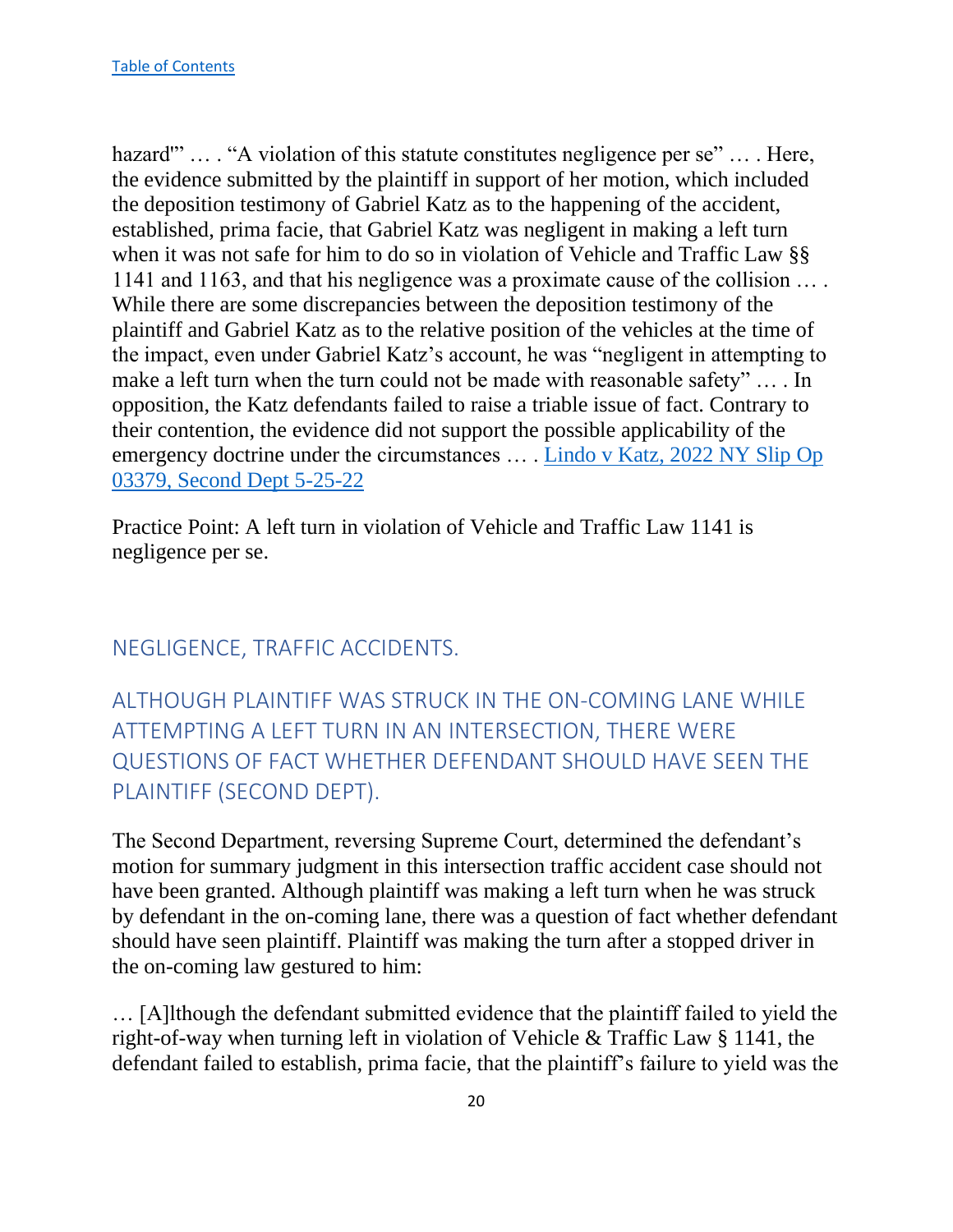sole proximate cause of the collision and that the defendant was free from fault … . While testifying, the defendant admitted that he saw nothing out of the ordinary prior to the collision, that he could not recall if he observed the plaintiff's vehicle, and that he only realized that there was a collision from hearing the sound. However, the defendant also testified that he was only driving at approximately 25 miles per hour and was looking straight ahead on a sunny afternoon with no obstructions to his view … . Moreover, the defendant acknowledged that he did not know if his vehicle or the plaintiff's vehicle entered the intersection first. Thus, the defendant's evidentiary submissions failed to eliminate triable issues of fact as to whether the plaintiff's vehicle was already in the intersection as the defendant approached and whether the defendant should have observed the plaintiff's vehicle making a left turn in time to take evasive action to avoid the accident … . [Blake v](https://nycourts.gov/reporter/3dseries/2022/2022_02974.htm)  [Francis, 2022 NY Slip Op 02974, Second Dept 5-4-22](https://nycourts.gov/reporter/3dseries/2022/2022_02974.htm)

Practice Point: Although plaintiff may have violated the Vehicle and Traffic Law by making a left turn in the path of defendant's car, there can be more than one proximate cause of an accident. Here there was a question of fact whether defendant should have seen the plaintiff as he attempted the turn.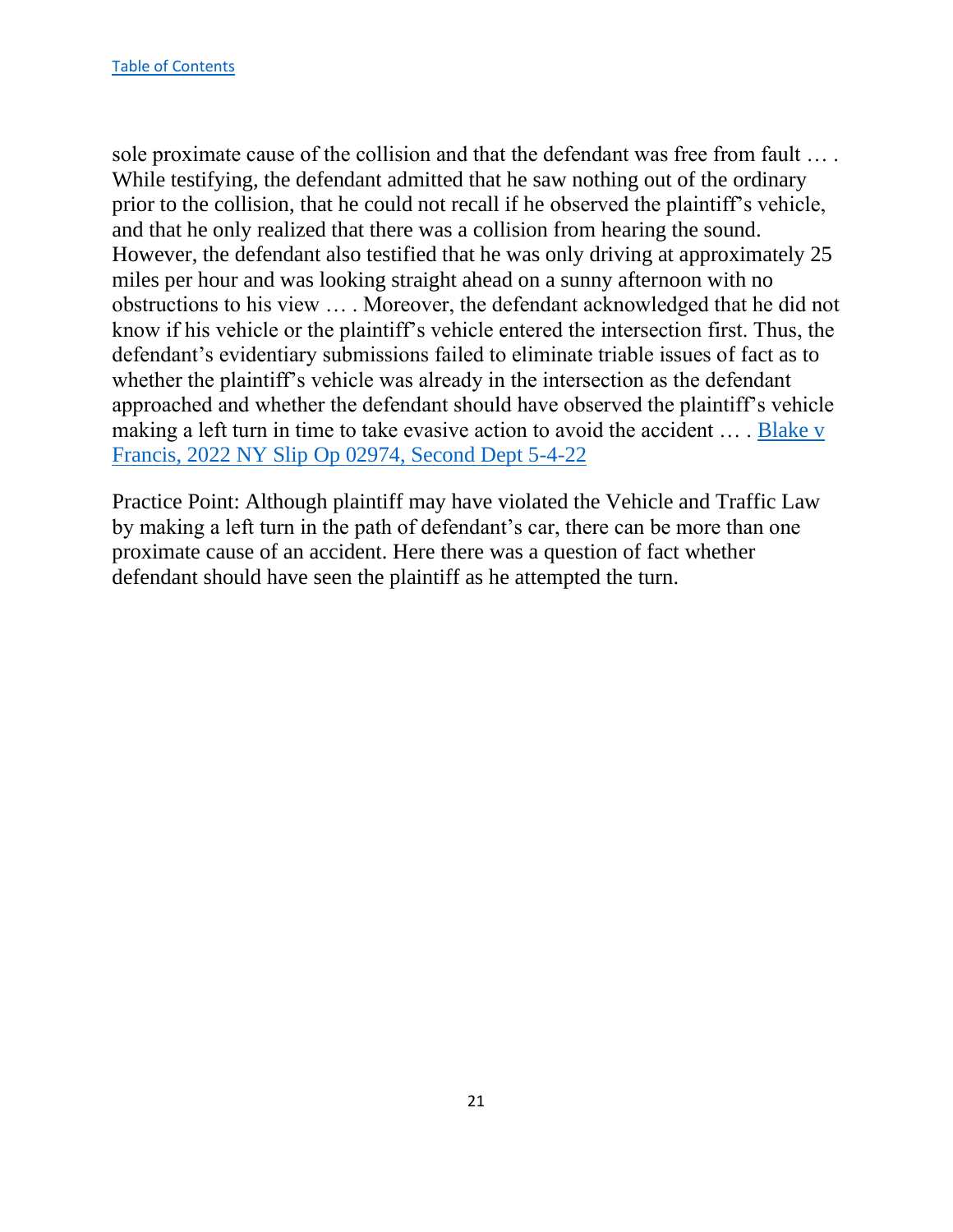# <span id="page-22-0"></span>NEGLIGENT-HIRING, DOCTOR EMPLOYED BY HOSPITAL, PATIENT ASSAULTS.

<span id="page-22-1"></span>PLAINTIFF IN THIS NEGLIGENT-HIRING ACTION AGAINST THE HOSPITAL WHICH EMPLOYED A DOCTOR WHO ALLEGEDLY SEXUALLY ASSAULTED HER AND OTHER PATIENTS SOUGHT DISCOVERY; THE IDENTITIES OF THE OTHER ASSAULTED PATIENTS WERE NOT PROTECTED BY THE DOCTOR-PATIENT PRIVILEGE; PARTY STATEMENTS WERE NOT PROTECTED BY THE QUALITY ASSURANCE PRIVILEGE; AND PLAINTIFF WAS ENTITLED TO THE NAMES OF THE DOCTOR'S COWORKERS (FIRST DEPT).

The First Department, reversing (modifying) Supreme Court, determined plaintiff, who, along with other patients, was allegedly sexually assaulted by a doctor, Newman, employed by defendant hospital (Mount Sinai), was entitled to certain discovery. Plaintiff sought discovery of party statements, incident reports, the identities of the other assaulted patients, and the names of the doctor's coworkers at the time of each assault. Plaintiff was entitled to documents not protected by the quality assurance privilege. The doctor-patient privilege did not extend to the identities of the other assaulted patients. And the names of the doctor's coworkers were in a statement prepared by the Health and Human Services Department to which plaintiff was entitled:

We reject Mount Sinai's assertion that privilege excuses it from complying with plaintiff's discovery demands regarding the identities of the other three patients that defendant Newman assaulted. The doctor-patient privilege provided for by CPLR 4504(a) protects information relevant to a patient's medical treatment, but the privilege does not cover incidents of abuse not part of a patient's treatment … . Moreover, while the court stated that disclosure would violate HIPAA, federal regulations provide for disclosure of HIPAA-protected documents subject to a showing that the party seeking disclosure has made a good faith effort to secure a qualified protective order, and plaintiff has done so in each of her motions (45 CFR  $164.512[e][ii], [v] \ldots$ .

… [T]he identities of defendant Newman's coworkers at the times of each of the assaults are relevant and must be disclosed, as those coworkers may have information concerning his conduct … . The names of the coworkers were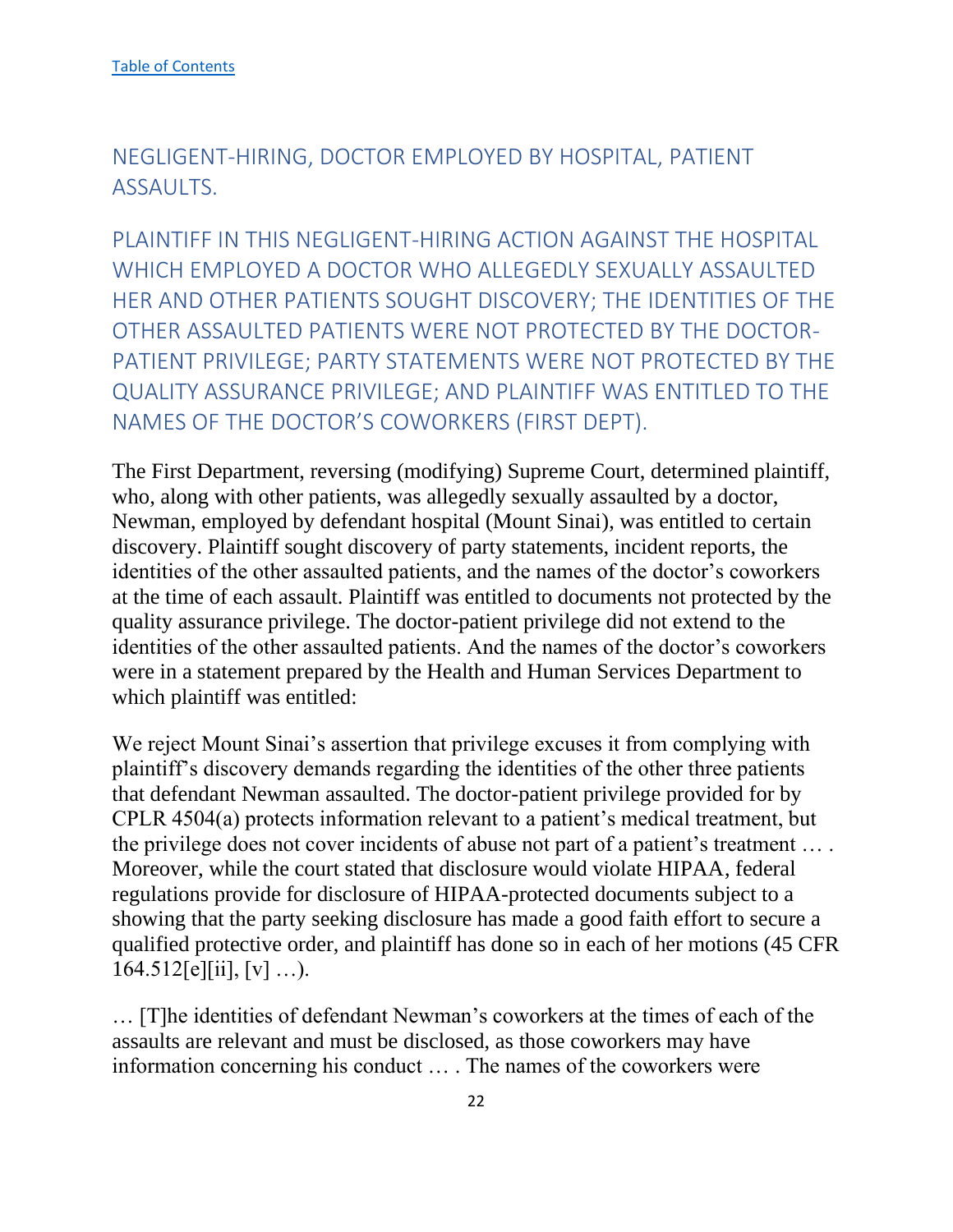contained in a statement of deficiencies prepared by Department of Health and Human Services, Center for Medicare and Medicaid Services, and plaintiff is entitled to production of that statement, redacted to remove conclusions of law and opinions of the Department of Health and Human Services … . Newman v Mount Sinai Med. Ctr., Inc., 2022 NY Slip Op 03327, First Dept 5-19-22

Practice Point: Here plaintiff was allegedly sexually assaulted by a doctor who pled guilty to assaulting other patients. Plaintiff sued the hospital which employed the doctor under a negligent hiring and retention theory. The names of the other assaulted patients were not protected by the physician-patient privilege. Party statements were not protected by the quality assurance privilege. And plaintiff was entitled to the names of the doctor's coworkers.

# <span id="page-23-0"></span>PRODUCTS LIABILITY, ROUTER, SEVERED THUMB.

<span id="page-23-1"></span>IN THIS PRODUCTS LIABILITY ACTION WHERE A ROUTER SEVERED PLAINTIFF'S THUMB, THE FAILURE-TO-WARN CAUSE OF ACTION BASED ON THE MANUAL SHOULD HAVE BEEN DISMISSED BECAUSE PLANTIFF NEVER READ IT; THE GENERALIZED FAILURE-TO-WARN CAUSE OF ACTION PROPERLY SURVIVED SUMMARY JUDGMENT; DISAGREEING WITH THE SECOND DEPARTMENT, THE DESIGN-DEFECT CAUSE OF ACTION BASED ON THE LACK OF AN INTERLOCK DEVICE PROPERLY SURVIVED SUMMARY JUDGMENT (FIRST DEPT).

The First Department, modifying Supreme Court in this products liability case where plaintiff severed his thumb using a router, determined: (1) the failure-towarn cause of action based upon the product manual should have been dismissed because plaintiff testified he never read it; (2) the generalized failure-to-warn cause of cause properly survived summary judgment; and (3) the design defect cause of action alleging the router should have had an interlock device which would shut it down properly survived summary judgment. Whether plaintiff was familiar with the risk of amputation such that the defendant was relieved of the duty to warn is a question of fact. And whether the lack of an interlock device is a design defect is a question of fact (disagreeing with decisions from the Second Department):